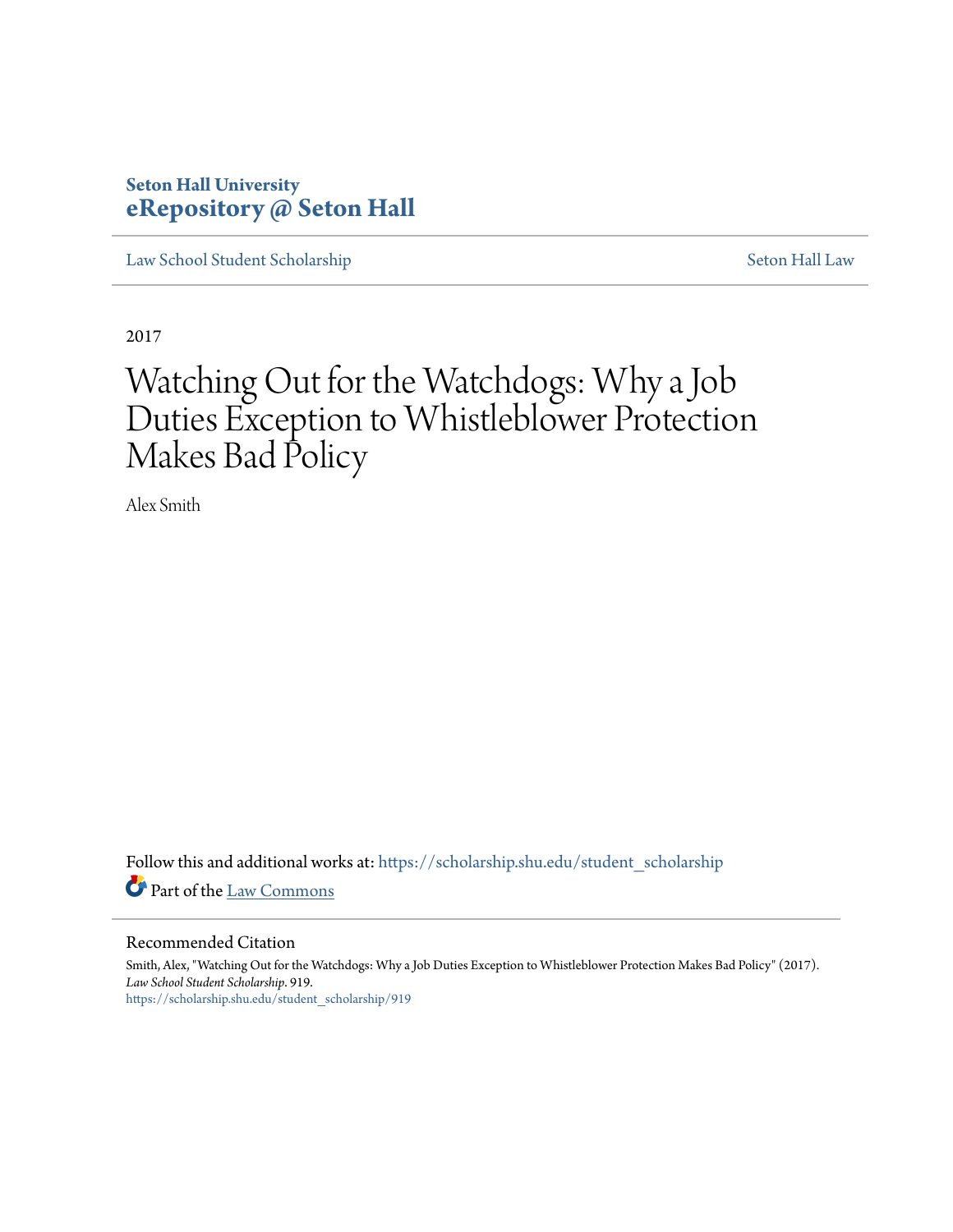# Watching Out for the Watchdogs: Why a Job Duties Exception to Whistleblower Protection Makes Bad Policy Alex Smith\*

#### I. Introduction

On May 15, 2006, Joel S. Lippman, M.D., was fired because—if his allegations are to be believed—he had faithfully executed his responsibilities.<sup>1</sup> For over fifteen years, Dr. Lippman worked in the fields of pharmaceutical and medical device manufacture in various directorial and executive capacities.<sup>2</sup> In 2000, Dr. Lippman began working for Ethicon, a manufacturer of medical devices used in surgical procedures, where he served first as vice president of medical affairs and then, later, as the worldwide vice president of medical affairs and the company's chief medical officer.<sup>3</sup> Dr. Lippman's job duties were expansive and required him to serve on a number of internal review boards, providing his medical opinions and expertise on the safety of medical devices as well as their compliance with pertinent federal and state laws and regulations.<sup>4</sup> One of these review boards, known as the quality board, had significant power over the distribution of Ethicon's medical devices, wielding the "final say" over whether any corrective actions were to be taken with regard to any of the products.<sup>5</sup>

As the chief medical officer, Dr. Lippman's urged the quality board to exercise caution and restraint, recommending on numerous occasions that Ethicon refrain from beginning or continuing to market different products which Dr. Lippman deemed medically unsafe.<sup>6</sup> Some of the other members of the quality board were driven by competing motivations, representing the business

<sup>\*</sup> J.D. Candidate, 2017, Seton Hall University School of Law; B.A., 2014, Lehigh University. Thank you to Dean Timothy Glynn and my fellow *Seton Hall Law Review* editors for their help and guidance throughout the writing of this Comment. I also extend my deepest thanks to my parents for helping me become the person I am today. <sup>1</sup> Lippman v. Ethicon, Inc., 119 A.3d 215, 218–19 (N.J. 2015).

<sup>2</sup> *Id.* at 218.

<sup>3</sup> *Id.* 

<sup>4</sup> *Id.* at 219.

<sup>5</sup> *Id.*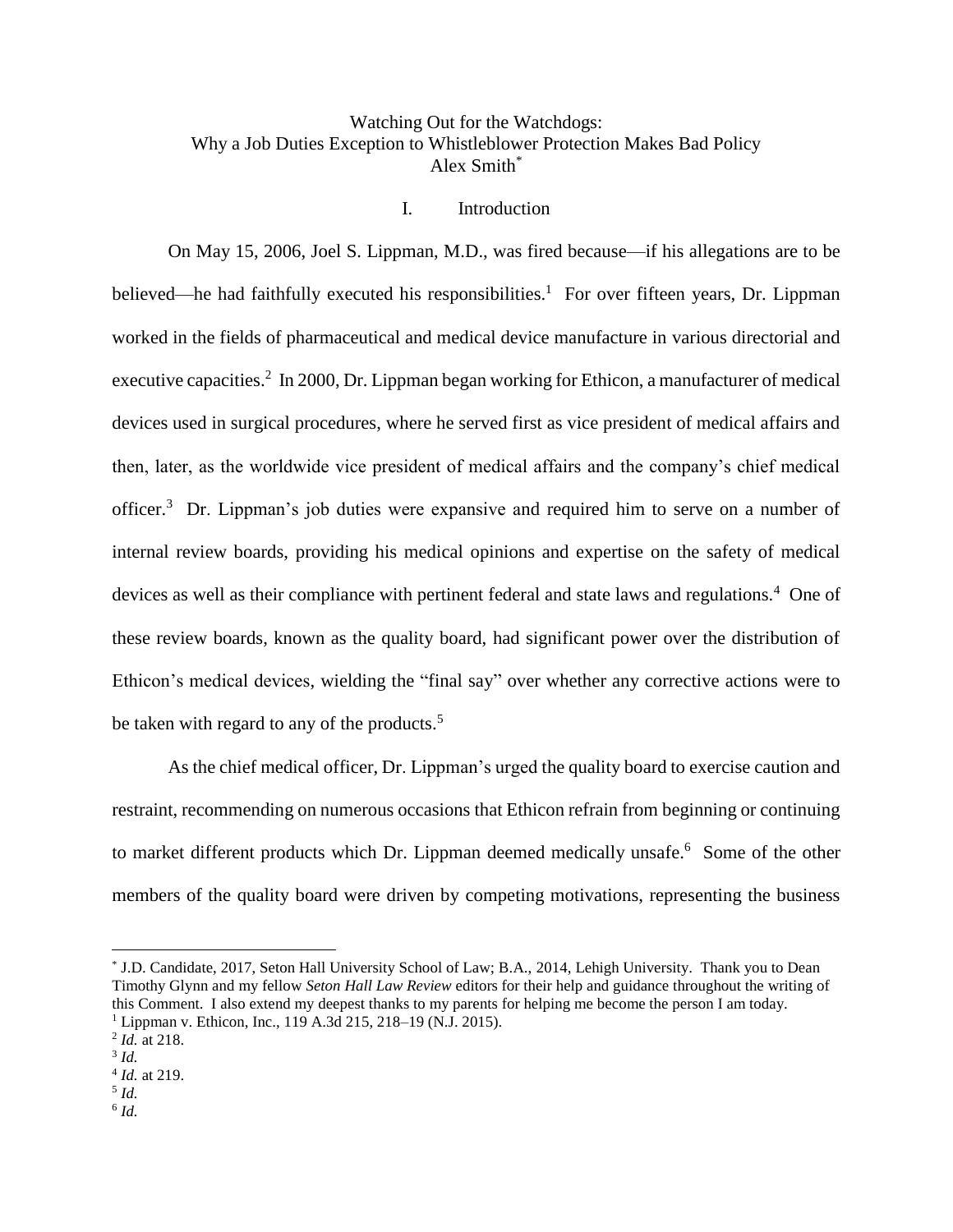side of the company, and accordingly disagreed with and pushed back against Dr. Lippman's suggestions.<sup>7</sup> Dr. Lippman relied on his medical expertise, his many years of experience in the field, and his understanding of the laws governing Ethicon's various products.<sup>8</sup> He believed that it was his responsibility to "candidly and forthrightly express his opinions and concerns about the safety of a product."<sup>9</sup> Shortly before his termination, Dr. Lippman engaged in another of these quality board reviews, urging his colleagues that a product referred to as DFK-24 should be recalled.<sup>10</sup> In his opinion, the product was dangerous.<sup>11</sup> Although other members of the board were resistant, Ethicon ultimately followed Dr. Lippman's suggestion and recalled the product in either late April or early May  $2006$ <sup>12</sup> Within a couple of weeks of the recall, on May 15, 2006, Dr. Lippman's employment was terminated.<sup>13</sup>

In 2006, Sherilyn McCoy served as the Ethicon's company group chairperson and was Dr. Lippman's direct superior and the person to whom he reported.<sup>14</sup> According to McCoy, Dr. Lippman was terminated because of an allegedly inappropriate romantic relationship that he had engaged in with a female subordinate, though one who did not report directly to Dr. Lippman.<sup>15</sup> Ms. McCoy acknowledged that this justification was not one which, to her knowledge, had ever been used to terminate or even discipline an Ethicon employee before.<sup>16</sup> Ms. McCoy also stated that she was unaware of any written policy prohibiting that type of consensual romantic

<sup>7</sup> *Lippman*, 119 A.3d at 219.

<sup>8</sup> *Id.* at 218.

<sup>9</sup> Lippman v. Ethicon, Inc., 75 A.3d 432, 439 (N.J. Sup. Ct. App. Div. 2013).

<sup>10</sup> *Lippman*, 119 A.3d at 219.

 $^{11}$  *Id.* 

<sup>&</sup>lt;sup>12</sup> *Id.* (There was some disagreement in the record over when the recall occurred; the court stated "Ethicon" eventually did so in late April or early May 2006.").

<sup>13</sup> *Id.* <sup>14</sup> *Id.*

<sup>15</sup> *Id.* at 219.

<sup>16</sup> *Lippman*, 119 A.3d at 219.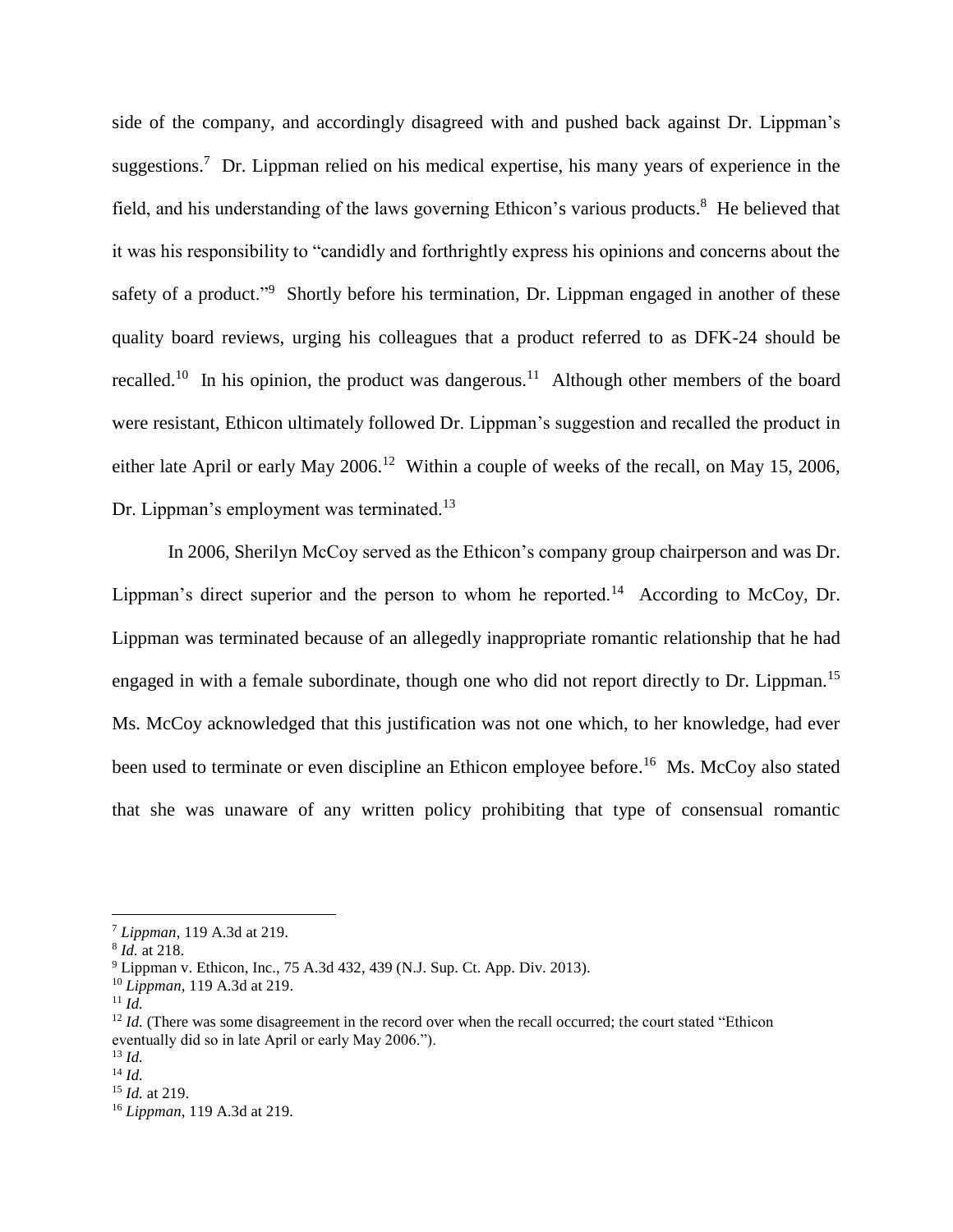relationship.<sup>17</sup> Dr. Lippman contends that the purported rationale for his firing was illusory and that Ethicon's true motivation was to remove what they had come to view as an obstacle standing between the company and greater profitability.<sup>18</sup>

Whether or not Dr. Lippman was removed in retaliation for his good faith efforts to alert his employer to the risks its products posed to society at large is open for debate. The factual record has not been fully developed and the case has yet to be resolved.<sup>19</sup> What should not be debatable, however, is that people in Dr. Lippman's position—watchdog employees—must be protected by laws intended to encourage employees to take action when they see their employers violating laws or putting the public in danger. In *Lippman v. Ethicon*, the New Jersey Supreme Court found this to be the case. $20$ 

This Comment will examine how various states have addressed the question of whether or not watchdog employees should be afforded whistleblower protections. Part II will examine the whistleblower protection statute in New Jersey and how it was applied in *Lippman*. Part III will look at how some other states have reached the opposite result from New Jersey in interpreting their own whistleblower protection statutes. Part IV will look at some further states that have interpreted their whistleblower protection statutes in line with New Jersey. Part V will study how the federal government has addressed the problem, and how its treatment of this issue has evolved over time. Part VI addresses the job duties exception to free speech protection for federal employees, as well as the thorny issues raised by the attorney whistleblower. Finally, Part VII will conclude and recommend what the states currently in opposition to New Jersey's approach should do going forward. In total, this Comment will argue that failing to afford whistleblower protection

<sup>17</sup> *Id.*

<sup>18</sup> Lippman v. Ethicon, Inc., 75 A.3d 432, 405–06 (N.J. Sup. Ct. App. Div. 2013).

<sup>19</sup> Lippman v. Ethicon, Inc., 119 A.3d 215, 231 (N.J. 2015).

<sup>20</sup> *Id.* at 230–31.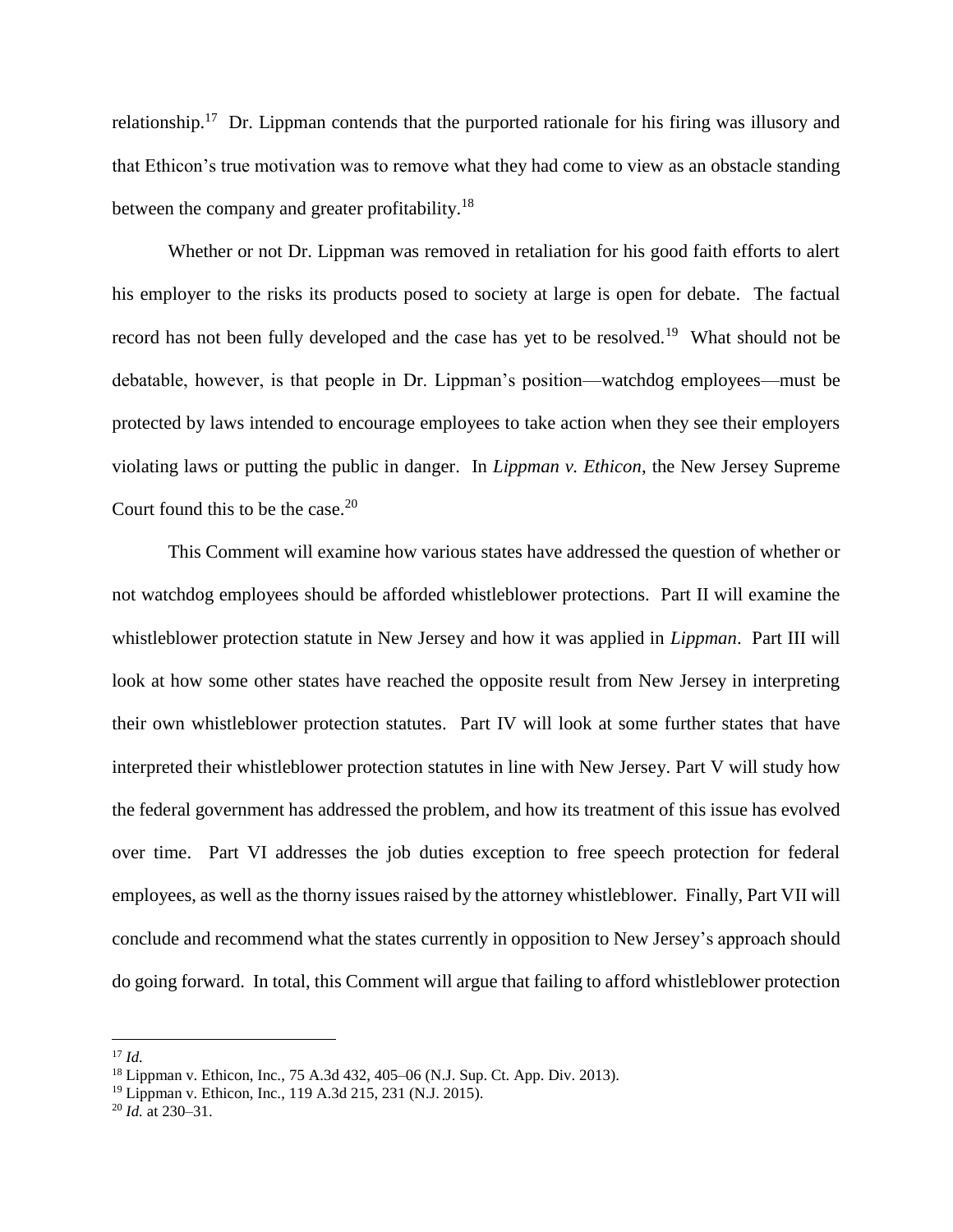to watchdog employees is plainly contrary to the public policy rationales underlying whistleblower protection legislation.

#### II. Whistleblower Protection in New Jersey

A. Conscientious Employee Protection Act

The New Jersey Supreme Court first addressed whistleblower protection in the 1980 case of *Pierce v. Ortho Pharmaceutical Corp*.<sup>21</sup> In that case, the court engaged in a discussion of the development of a common law cause of action for the wrongful discharge of an at-will employee in situations which constituted a clear violation of public policy.<sup>22</sup> Though the plaintiff in that case was ultimately unsuccessful, the court explicitly endorsed the approach.<sup>23</sup> In 1986, the New Jersey state legislature directly codified this decision in the passage of the Conscientious Employee Protection Act (CEPA). $^{24}$  The statute, in pertinent part, provides:

> An employer shall not take any retaliatory action against an employee because the employee does any of the following:

> a. Discloses, or threatens to disclose to a supervisor or to a public body an activity, policy or practice of the employer or another employer, with whom there is a business relationship, that the employee reasonably believes:

> (1) is in violation of a law, or a rule or regulation promulgated pursuant to law, including any violation involving deception of, or misrepresentation to, any shareholder, investor, client, patient, customer, employee, former employee, retiree or pensioner of the employer or any governmental entity, or, in the case of an employee who is a licensed or certified health care professional, reasonably believes constitutes improper quality of patient care;

> (2) is fraudulent or criminal, including any activity, policy or practice of deception or misrepresentation which the employee reasonably believes may defraud any shareholder, investor, client, patient, customer, employee, former employee, retiree or pensioner of the employer or any governmental entity;

> b. Provides information to, or testifies before, any public body conducting an investigation, hearing or inquiry into any violation of

<sup>&</sup>lt;sup>21</sup> Pierce v. Ortho Pharm. Corp., 417 A.2d 505 (N.J. 1980).

<sup>22</sup> *Id.* at 508–11.

<sup>23</sup> *Id.* at 512–13.

<sup>24</sup> N.J. STAT. ANN. § 34:19 (West 2016).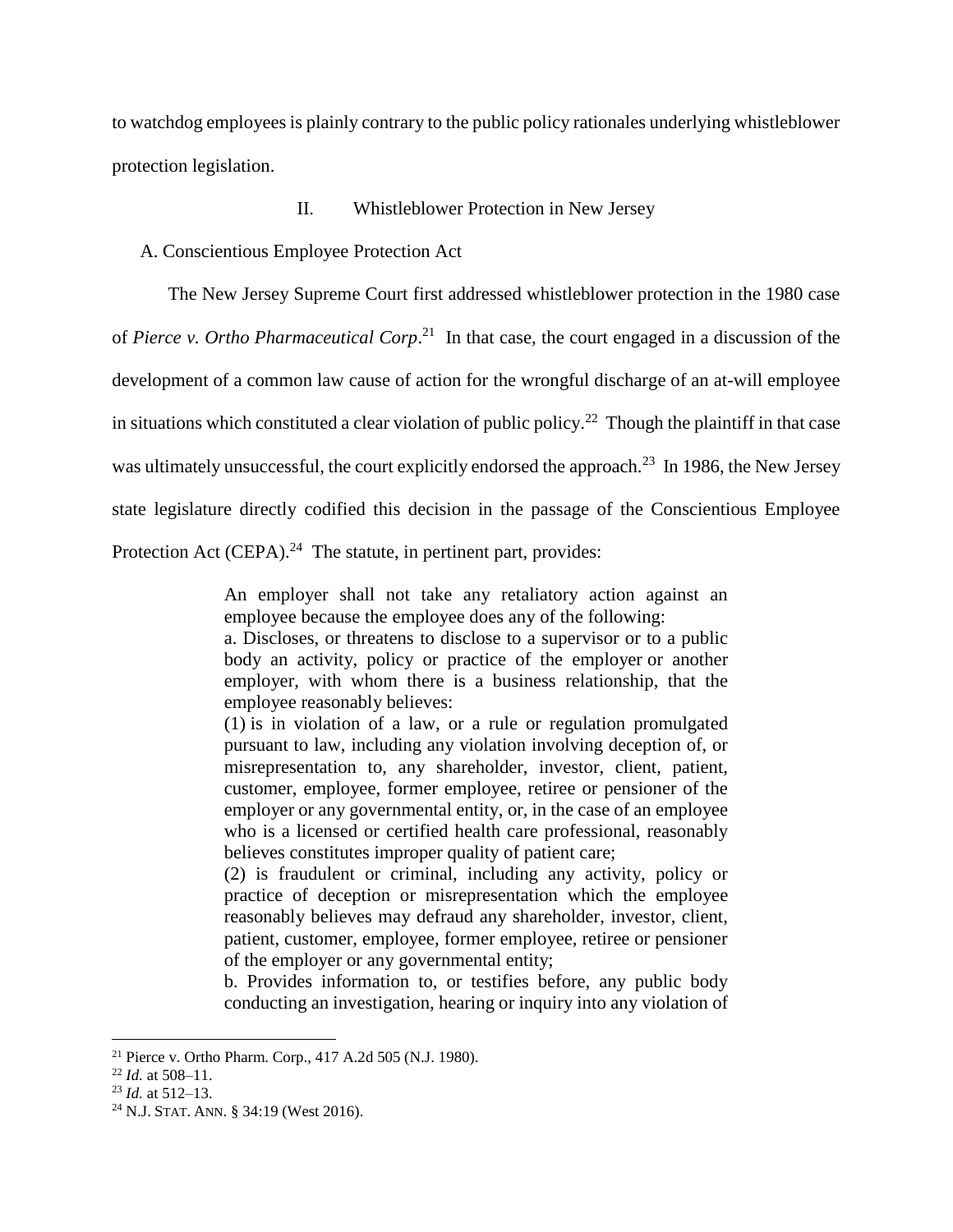law, or a rule or regulation promulgated pursuant to law by the employer or another employer, with whom there is a business relationship, or, in the case of an employee who is a licensed or certified health care professional, provides information to, or testifies before, any public body conducting an investigation, hearing or inquiry into the quality of patient care; or

c. Objects to, or refuses to participate in any activity, policy or practice which the employee reasonably believes:

(1) is in violation of a law, or a rule or regulation promulgated pursuant to law, including any violation involving deception of, or misrepresentation to, any shareholder, investor, client, patient, customer, employee, former employee, retiree or pensioner of the employer or any governmental entity, or, if the employee is a licensed or certified health care professional, constitutes improper quality of patient care;

(2) is fraudulent or criminal including any activity, policy or practice of deception or misrepresentation which the employee reasonably believes may defraud any shareholder, investor, client, patient, customer, employee, former employee, retiree or pensioner of the employer or any governmental entity; or

<span id="page-5-0"></span>(3) is incompatible with a clear mandate of public policy concerning the public health, safety or welfare or protection of the environment.<sup>25</sup>

This provision of CEPA, known as "Employer retaliatory action; protected employee actions,"

provides protection for employees who attempt to enforce mandates, either of public policy or

those expressly created by judicial decision or statute.<sup>26</sup>

CEPA is an example of what has come to be known as a whistleblower statute.<sup>27</sup>

Whistleblower statutes fall under a category of legislation known as remedial legislation, laws

intended to provide a remedy for plaintiffs who have suffered what society views as an injustice.<sup>28</sup>

In order to bring about the important social goals of remedial legislation, courts must construe

remedial laws in as liberal a way as their words allow, to give the legislation as broad an effect as

<sup>25</sup> N.J. STAT. ANN. § 34:19-3 (West 2006).

<sup>26</sup> *See* Carolyn Dellatore, *Blowing the Whistle on CEPA: Why New Jersey's Conscientious Employee Protection Act Has Gone Too Far*, 32 SETON HALL LEGIS. J. 375, 383–84 (2008) (describing the goals of CEPA).

<sup>27</sup> *See* Christopher P. Lenzo, *The Changing Contours of New Jersey Whistleblower Law*, 196 N.J. LAW., Apr. 1999, at 51 (describing CEPA as a whistleblower statute).

<sup>28</sup> Abbamont v. Piscataway Bd. of Educ., 650 A.2d 958, 971 (N.J. 1994).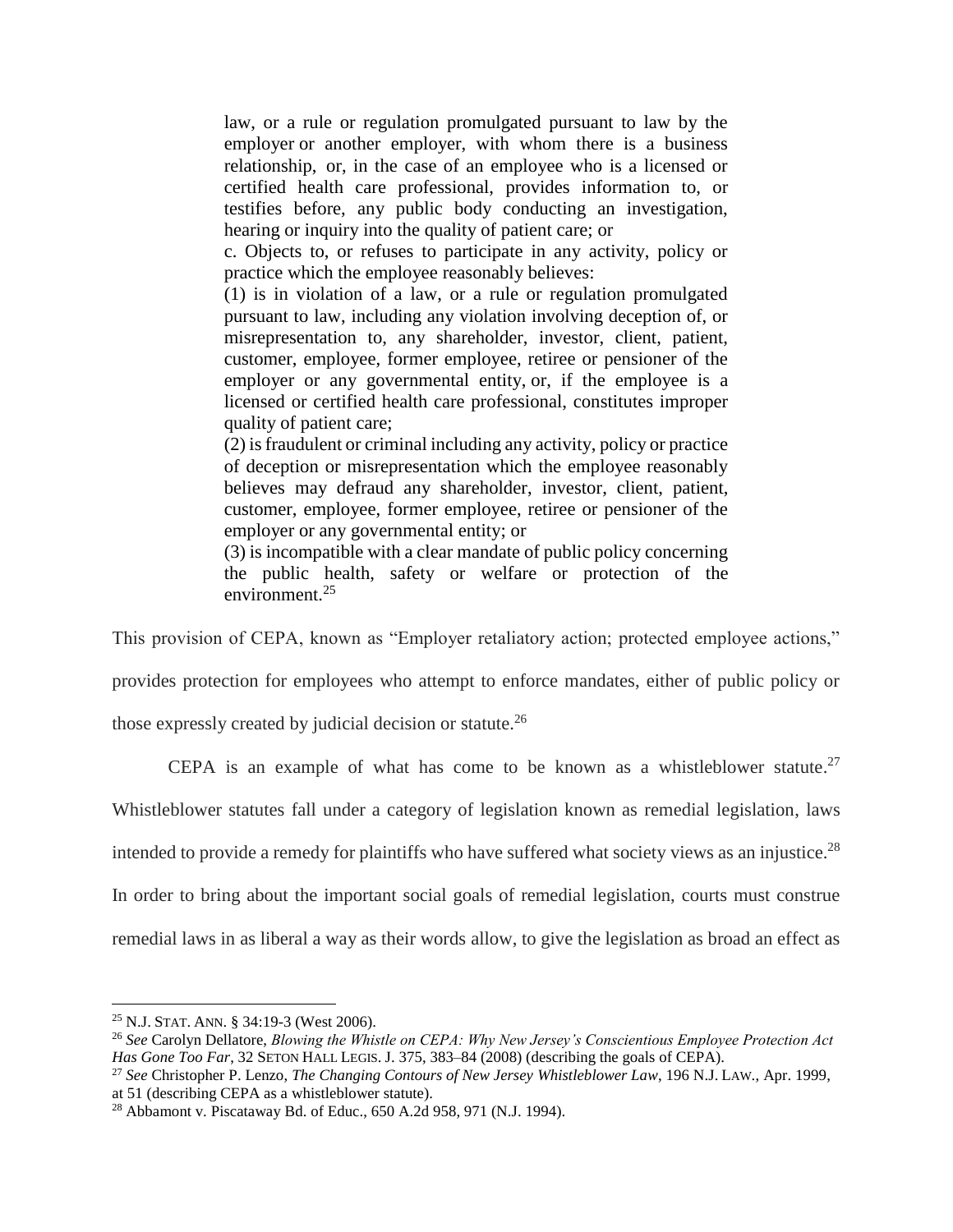possible.<sup>29</sup> Accordingly, any time an employee speaks up about workplace conditions or practices that are either unsafe or unlawful, courts should strive to interpret whistleblower statutes like CEPA to provide the employee with protection from retaliatory action by the employer.<sup>30</sup>

In order to prove a claim under CEPA, the plaintiff must demonstrate the existence of four factors connected with the termination:

> (1) that he . . . reasonably believed that his . . . employer's conduct was violating either a law or a rule or regulation promulgated pursuant to law; (2) that he . . . performed whistle-blowing activity described in *N.J.S.A.* 34:19-3a, c(1) or c(2); (3) an adverse employment action was taken against him . . . ; and (4) a causal connection exists between the whistle-blowing activity and the adverse employment action.<sup>31</sup>

Under this standard, an employee can receive protection, even if the conduct he objected to was not unlawful.<sup>32</sup> However, it must have been reasonable to believe that the conduct violated some law or regulation, and the employee must have actually believed as such.<sup>33</sup> In this narrow way, the employee's purpose in blowing the whistle should be considered.

# B. Application of CEPA to Watchdog Employees in *Lippman*

Against this backdrop, the New Jersey Supreme Court addressed whether CEPA's protection was meant to be extended to so-called watchdog employees.<sup>34</sup> A watchdog employee is an employee whose job duties and responsibilities explicitly require them to regularly engage in

 $\overline{a}$ <sup>29</sup> *Id.*

<sup>30</sup> Donelson v. DuPont Chambers Works, 20 A.3d 384, 391 (N.J. 2011). *See also*, Frank J. Cavico, *Private Sector Whistleblowing and the Employment-at-Will Doctrine: A Comparative Legal, Ethical, and Pragmatic Analysis*, 45 S. TEX. L. REV. 543, 587–88 (2004) (outlining the argument that whistleblower statutes are remedial statutes and that they should be "broadly interpreted" as a result).

<sup>31</sup> Puglia v. Elk Pipeline, Inc., 100 A.3d 191, 195 (N.J. Super. Ct. App. Div. 2014), *cert. granted*, 108 A.3d 633 (N.J. 2015) (citation omitted).

<sup>32</sup> *See* Dellatore, *supra* note [26,](#page-5-0) at 384.

<sup>&</sup>lt;sup>33</sup> Dzwonar v. McDevitt, 828 A.2d 893, 900 (N.J. 2003) ("A plaintiff who brings a claim pursuant to [CEPA] need not show that his or her employer or another employee actually violated the law or a clear mandate of public policy . . . the plaintiff must simply show that he or she 'reasonably believes' that to be the case.") (citations omitted).

<sup>34</sup> Lippman v. Ethicon, Inc., 119 A.3d 215, 226–28 (N.J. 2015).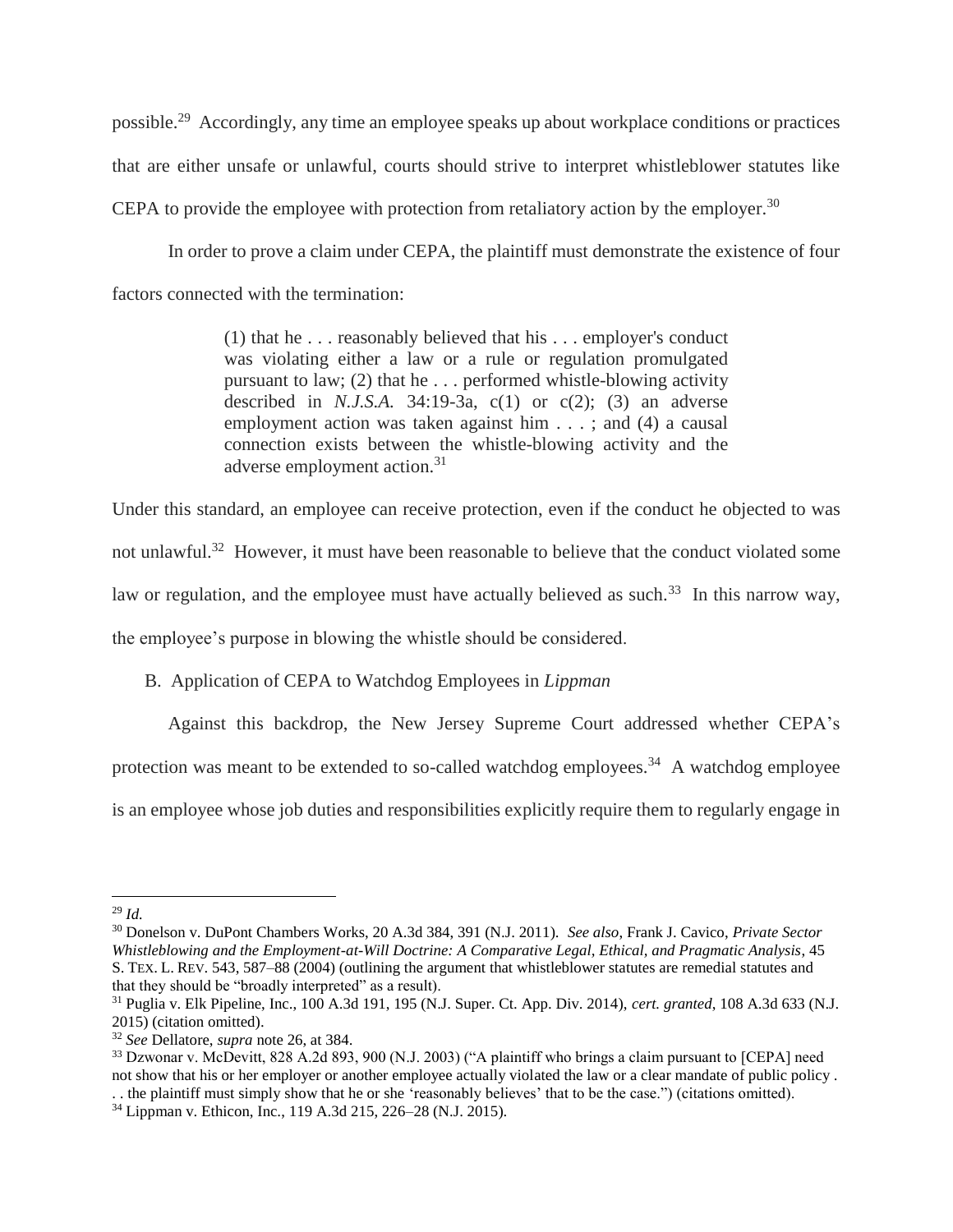the type of activity that whistleblower statutes seek to encourage.<sup>35</sup> If your job requires you to engage in behavior that would otherwise constitute whistleblowing, you are a watchdog employee.<sup>36</sup> Some common types of watchdog employees include compliance officers, ombudsmen, $37$  in-house council, internal auditors, $38$  and, broadly, many individuals involved in the medical field.<sup>39</sup> This last category is perhaps the most significant, as it pertains directly to the health, safety, and well-being of individuals and our society at large.<sup>40</sup> It was in this category that Dr. Lippman found himself.

<span id="page-7-0"></span>In determining whether or not Dr. Lippman and watchdog employees in general fall within CEPA's protection, the court analyzed the language of the statute, specifically the use of the language "an employee."<sup>41</sup> The court noted that employee was defined within CEPA as "any individual who performs services for and under the control and direction of an employer for wages or other remuneration."<sup>42</sup> In addition to this clear definition, and the absence of any type of

<sup>35</sup> *See Employment Litigation*, 27 BUS. TORTS. REP. 257, 257-60 (2015) (discussing the *Lippman* decision and describing watchdog employees as "employees fulfilling 'watchdog' duties at the behest of their employer"). <sup>36</sup> *See* David B. Lichtenberg & David J. Treibman, *Did I Blow the Right Whistle? The Evolving Definition of a Whistleblower under New Jersey's Conscientious Employee Protection Act (CEPA)*, 291 N.J. LAW., Dec. 2014, at 54, 58 (describing watchdog employees as those who, "in light of his or her duties and responsibilities" is in a position to know when an employer's conduct is contrary to law or public policy).

<sup>37</sup> *See, e.g.*, Erin Daly, Garcetti *in Delaware: New Limits on Public Employees' Speech*, 11 DEL. L. REV. 23, 38 (2009) (noting that "employees like ombudsmen and compliance officers" are required by their jobs "to rout out wrongdoing and internal violations").

<sup>38</sup> *See, e.g.*, Matt A. Vega, *Beyond Incentives: Making Corporate Whistleblowing Moral in the New Era of Dodd-Frank Act "Bounty Hunting,"* 45 CONN. L. REV. 483, 505–06 (2012) (explaining that "certain individuals" had a "job function . . . to detect or investigate" violations of the law, "such as legal counsel, auditors, and internal compliance personnel.").

<sup>39</sup> *See, e.g.*, Jennifer S. Bard, *What to Do When You Can't Hear the Whistleblowing*, 9 IND. HEALTH L. REV. 1, 51– 52 (2012) ("Many have suggested that the very nature of scientific research . . . imposes an obligation on scientists to be whistleblowers . . . ."); Frank J. Cavico & Nancy M. Cavico, *Employment-at-Will, Public Policy, and the Nursing Profession*, 8 QUINNIPIAC HEALTH L.J. 161 (2005) (discussing the profession of nursing and how the members of the profession face ethical and professional responsibilities to report misconduct). *See also* Herbert G. Ogden, *The Public Policy Exception to At-Will Employment*, 34 VT. B.J., Fall 2008, at 44, 45–47 (discussing that in some jurisdictions, a doctor's ethical code could serve as the important source of public policy needed to receive whistleblower protection).

<sup>40</sup> *See* Cavico, *supra* note [39,](#page-7-0) at 238 (arguing that courts should take an expansive view of the public policy exception as it applies to employees whose jobs impact the "superseding societal interest in effective and excellent health care").

<sup>41</sup> Lippman v. Ethicon, Inc., 119 A.3d 215, 225 (N.J. 2015).

 $^{42}$  *Id.*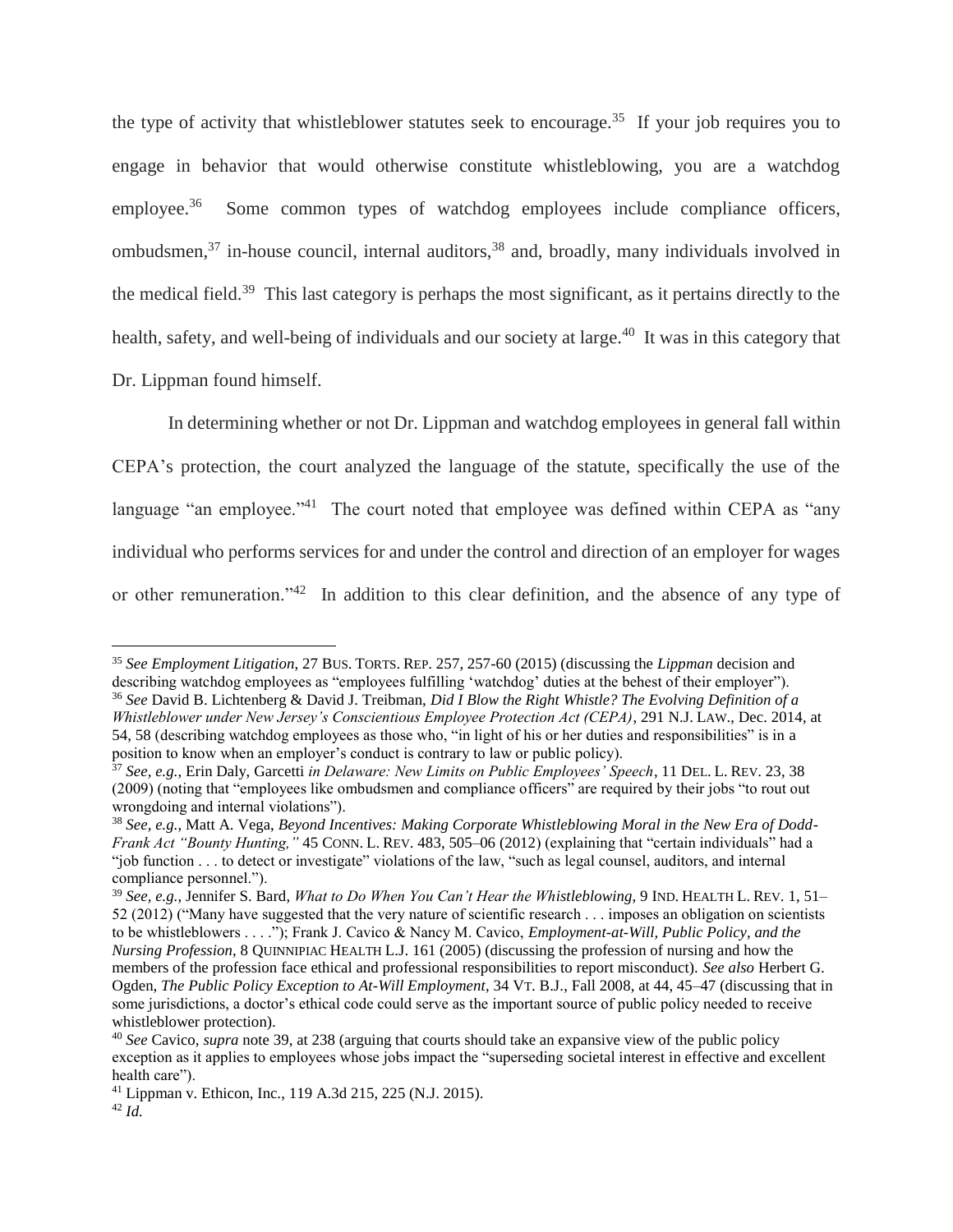limiting language, the court also acknowledged that remedial legislation such as CEPA must be liberally construed.<sup>43</sup> Taking these considerations together, and noting the total absence of any evidence within the statute to the contrary, the court found that any construction of CEPA that would limit its application to any subset of "employees" would be contrary to legislative intent and invalid.<sup>44</sup> As such, the court found that watchdog employees were entitled to whistleblower protection, on the same terms as all other employees.<sup>45</sup>

C. The New Jersey Supreme Court's Failure to Enunciate a Public Policy Rationale

While this opinion certainly stands as a victory for watchdog employees and a vindication of legislative purpose and intent, the New Jersey Supreme Court could have taken this opportunity to go further, vehemently emphasizing the public policy rationale which supported the decision. As the lower court found in its separate published opinion, watchdog employees are not merely within the protections offered by CEPA, they are precisely the sort of employee who need the protection the most.<sup>46</sup> Their jobs require them to regularly, and in some cases constantly, make reports or findings to their employers that cut against the employer's financial interests. It is easy to see why the appeals court described these employees as "most vulnerable to retaliation."<sup>47</sup> The New Jersey Supreme Court's failure to explicitly endorse this view is not an infirmity to the decision. The statutory construction argument on which the court relied was simple, seemingly self-evident, and entirely conclusive on the issue. No New Jersey court will have any difficulty applying the rule set forth in the decision. However, by not making the policy argument, the decision loses some of its potential instructive force.

<sup>43</sup> *Id.*; *see also supra* notes 27–30 and accompanying text.

<sup>44</sup> *Lippman*, 119 A.3d at 227 ("There is simply no support in CEPA's definition of 'employee' to restrict the Act's application and preclude its protection of watchdog employees.").  $^{45}$  *Id.* 

<sup>46</sup> Lippman v. Ethicon, Inc., 75 A.3d 432, 449 (N.J. Sup. Ct. App. Div. 2013).

 $^{47}$  *Id.*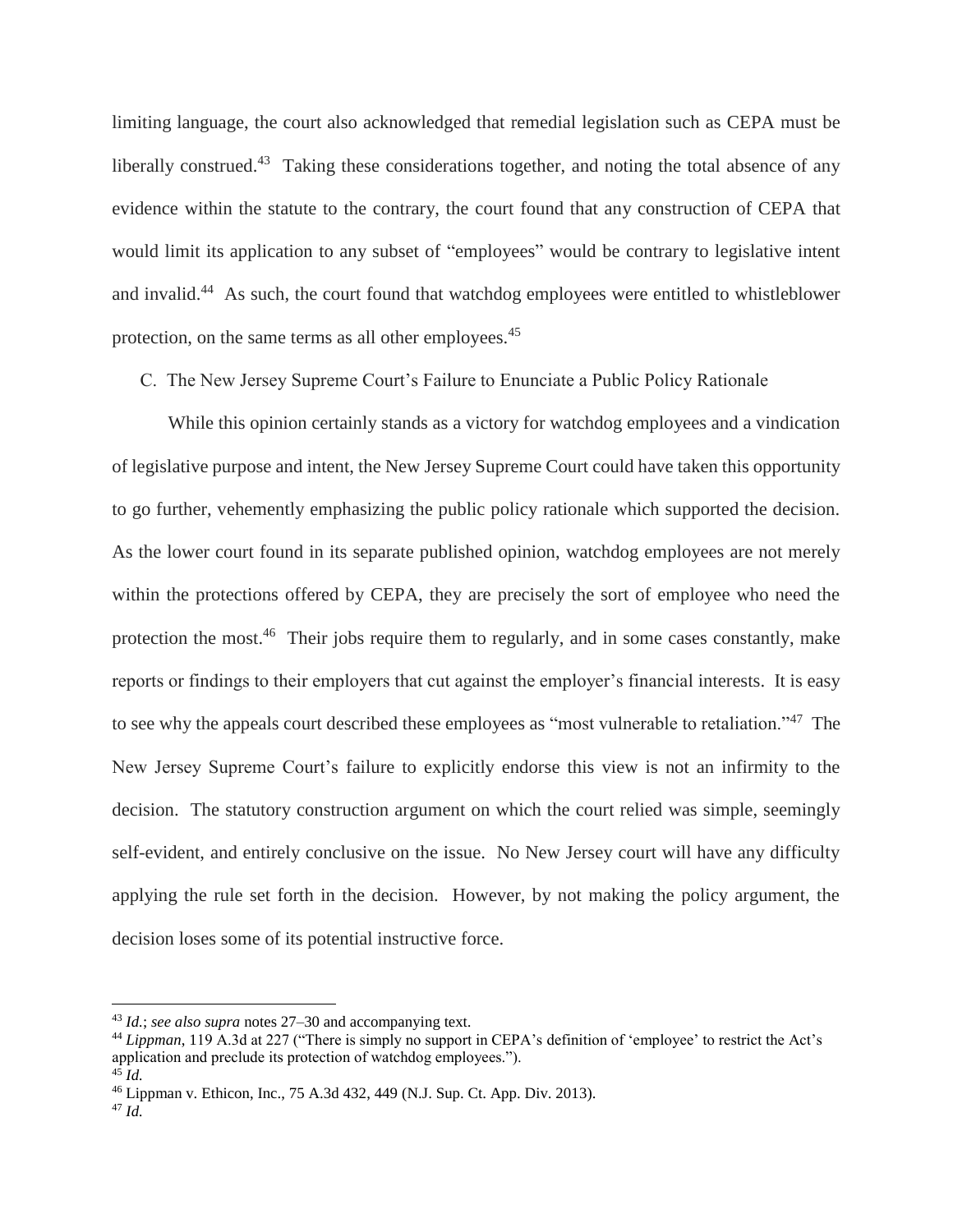CEPA is not unique. Many states have whistleblower statutes that—though not going as far in their coverage<sup>48</sup>—are substantially similar to it in language, purpose, and effect. At the time of its passage, just under three decades ago, CEPA was the most comprehensive whistleblower statute in the nation, serving as a frontrunner in the field of employee protection.<sup>49</sup> In the years since its passage, many other states have enacted similar legislation.<sup>50</sup> In interpreting this legislation, as will be detailed below, the courts of some of these other states have reached contrary results on the status of watchdog employees.<sup>51</sup> In *Lippman*, the New Jersey Supreme Court missed an opportunity to more fully enunciate the strong public policy rationale for including watchdog employees under whistleblower protection statutes. While such a discussion would not have added clarity or ease to the application of the decision within the state, it would have expanded its efficacy for other states wishing to look to New Jersey in interpreting their own statutes.

<span id="page-9-1"></span><span id="page-9-0"></span>III. States Where Whistleblower Protection Has Been Constricted

## A. Minnesota

In 1987, Minnesota's legislature created a whistleblower statute intended to discourage illegal conduct by employers, encourage whistleblowing activity, and provide employees engaging in such activity with some protection.<sup>52</sup> This statute, the Minnesota Whistleblower Act (MWA), provides that:

<sup>48</sup> *See* Dellatore, *supra* note 26, at 377 (describing CEPA as "one of the broadest whistleblower statutes in the country when it was enacted and . . . still one of the most expansive").

<sup>49</sup> *Lippman*, 75 A.3d at 451.

<sup>50</sup> *See, e.g.*, Marshall H. Tanick, *Blow the Whistle, Sound the Drum*, 63 BENCH & B. MINN., Oct. 2006, at 18, 20 (discussing that "[a]ll 50 state jurisdictions and the District of Colombia now recognize whistleblower rights . . . usually . . . based on 'public policy' grounds . . . or statutory provisions").

<sup>51</sup> *See generally* Nancy M. Modesitt, *The* Garcetti *Virus*, 80 U. CINN. L. REV. 137, 162–77 (2011) (outlining the growth of the job duty exception to state whistleblower statutes since 2006).

<sup>52</sup> *See* Steven Andrew Smith et al., *The Canary Sings Again: New Life for the Minnesota Whistleblower Act*, 70 BENCH & B. MINN., Sep. 2013, at 14, 15 (describing some of the "self-evident" purposes of the MWA as encouraging whistleblowing and "dissuad[ing] employers from engaging in, or continuing to engage in, illegal behavior").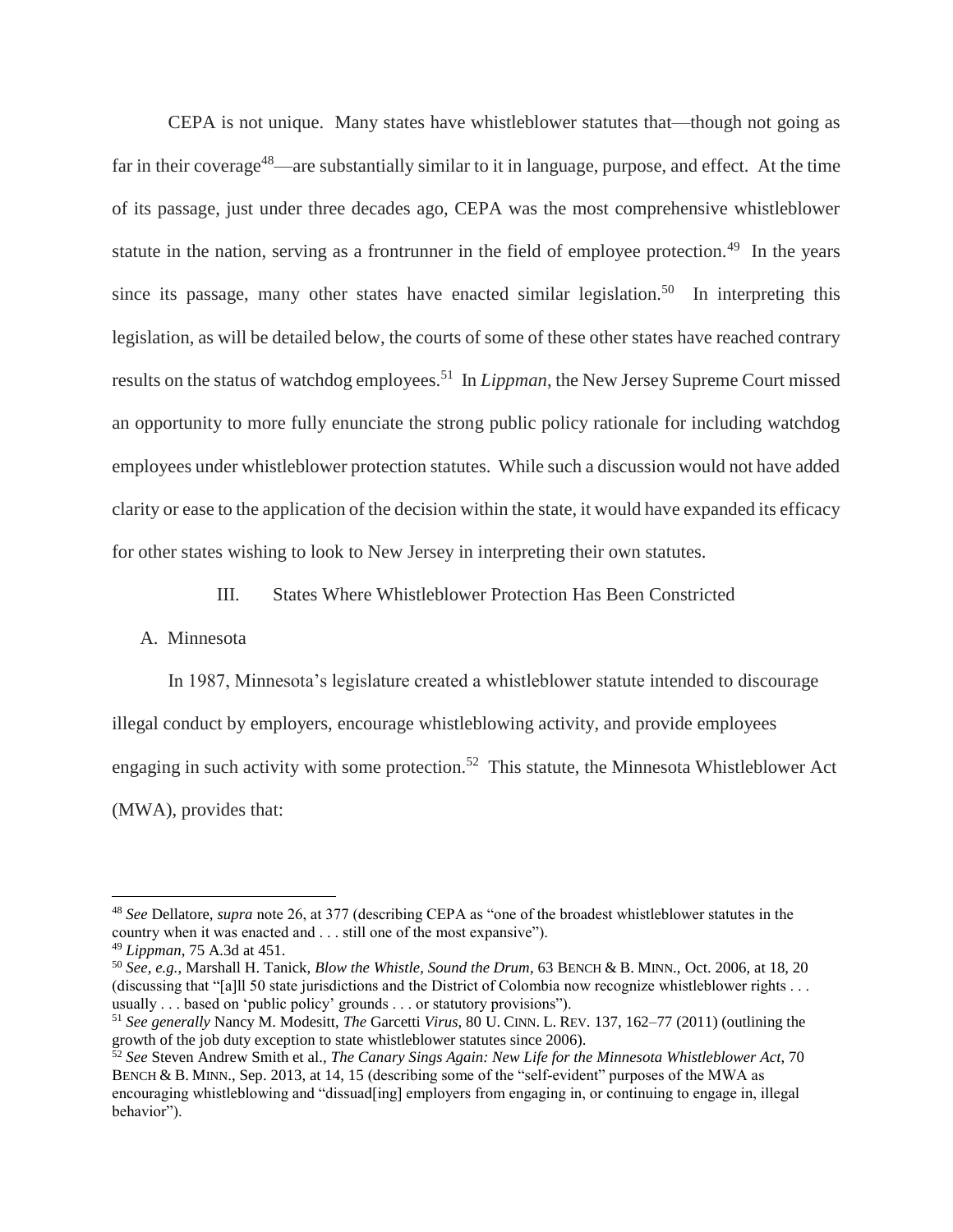An employer shall not discharge, discipline, threaten, otherwise discriminate against, or penalize an employee regarding the employee's compensation, terms, conditions, location, or privileges of employment because: (1) the employee, or a person acting on behalf of an employee, in good faith, reports a violation, suspected violation, or planned violation of any federal or state law or common law or rule adopted pursuant to law to an employer or to any governmental body or law enforcement official. . . 53

Like New Jersey, the Minnesota legislature defined employee in an expansive way, providing that employee, for purposes of this section, "means a person who performs services for hire in Minnesota for an employer."<sup>54</sup> The use of the phrase "good faith" in this statute is the only notable difference between this language and the language of CEPA.<sup>55</sup> The Minnesota courts have found that the legislature's inclusion of this phrase requires analysis of whistleblower claims to consider the purpose and intent of the purported whistleblower.<sup>56</sup> The path the courts took to reach this conclusion is worth detailing.

# 1. The Good Faith Requirement

The importance of the "good faith" language first came to light in *Obst v. Microtron, Inc.*<sup>57</sup>

In that case, the plaintiff, Michael Obst, asserted that he had been terminated due to his reporting activity and sought a remedy under the whistleblower statute.<sup>58</sup> Obst's employer Microtron, was

<sup>53</sup> MINN. STAT. ANN. § 181.932 (West 2013).

<sup>54</sup> MINN. STAT. ANN. § 181.931 (West 2013).

<sup>55</sup> 2013 Minn. Sess. Law Serv. 83 (West 2013). In a 2013 amendment, the Minnesota legislature added a definition to § 181.931 reading, "'Good faith' means conduct that does not violate section 181.932, subdivision 3." MINN. STAT. ANN. § 181.931 (West 2013). This subdivision, § 181.932, in turn, reads "False disclosures. This section does not permit an employee to make statements or disclosures knowing that they are false or that they are in reckless disregard of the truth." Minn. Stat. Ann. § 181.932 (West 2013). This change will be discussed further below.

<sup>56</sup> Obst v. Microtron, Inc. 614 N.W.2d 196, 202 (Minn. 2000) ("In order to determine whether a report of a violation or a suspected violation of law is made in good faith, we must look not only at the content of the report, but also at the reporter's purpose in making the report.").

<sup>57</sup> *Id.*

<sup>&</sup>lt;sup>58</sup> *Id.* at 199 ("Obst believed that ... the actual reason [for his termination] was the fact that he reported what he thought were violations of law to Microtron.").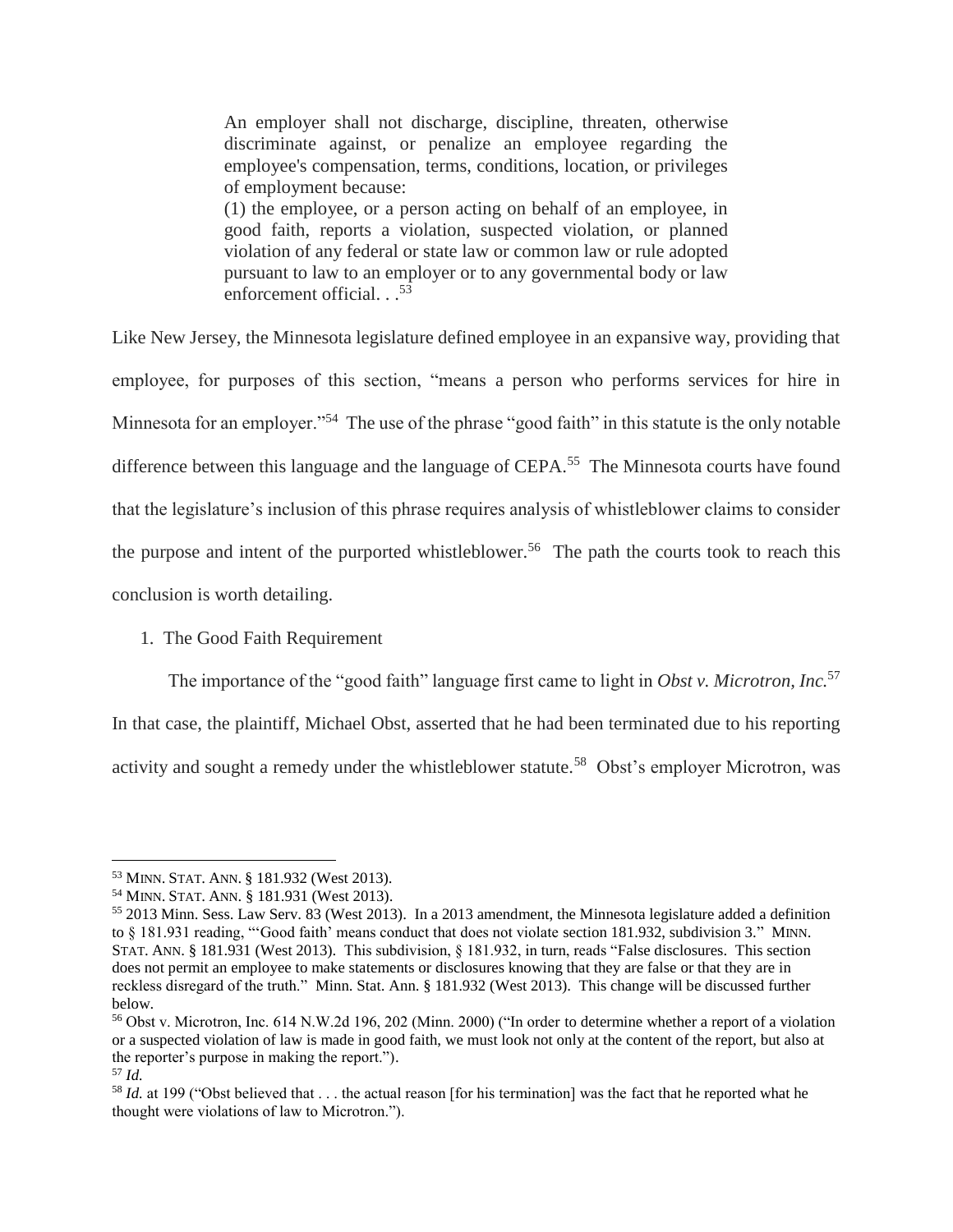a manufacturer of wiper blades for Ford Motor Company.<sup>59</sup> According to its contract with Ford, Microtron was required to quality test the wiper blades, using multiple machines to do so, prior to shipping them to the Ford assembly plants.<sup>60</sup> Obst complained to his superiors that one of the testing machines was not functioning and that, as a result, faulty wiper blades were being shipped on to Ford.<sup>61</sup> Microtron eventually addressed the problem, but not until after Ford had voiced its own concerns over the quality of the wiper blades it had been receiving.<sup>62</sup> Shortly thereafter, Obst was terminated.<sup>63</sup> This termination was purportedly for Obst's inability to effectively communicate with peers, despite having recently received a raise and universally positive performance reviews.<sup>64</sup> Obst alleged that he had been terminated for complaining about the company's deviation from their quality control plan with Ford.<sup>65</sup>

Ultimately, Obst's complaints either covered violations that were already generally known, or did not involve a violation of any law or regulation, and so the court found that Obst was not covered by the MWA.<sup>66</sup> In arriving at this conclusion, the court discussed the meaning of the phrase "good faith" in the whistleblower statute for the first time.<sup>67</sup> The court described the good faith analysis as a "critical question," going on to provide clarity on what the question was, stating "we must look not only at the content of the report, but also at the reporter's purpose in making the report."<sup>68</sup> To support this contention, the court did not cite any Minnesota case law. Instead, the

<sup>59</sup> *Id.* at 198–99.

<sup>60</sup> *Id.*

<sup>61</sup> *Id.* at 199.

<sup>62</sup> *Obst*, 614 N.W.2d at 199.

<sup>&</sup>lt;sup>63</sup> *Id.* (noting that, "[o]n June 1, 1995, Microtron terminated Obst's employment," about three and a half months after Ford first voiced concerns about the wiper blade quality "[o]n or about February 17, 1995"). <sup>64</sup> *Id.*

<sup>65</sup> *See supra* note 58.

<sup>66</sup> *Obst*, 614 N.W.2d at 204.

<sup>67</sup> *See* Smith, *supra* note [52,](#page-9-0) at 15 (explaining that "[t]he narrow interpretation of 'good faith' began when courts held that whistleblowers had to prove they were 'blowing the whistle' for the 'purpose of exposing an illegality,'" and citing to *Obst*).

<sup>68</sup> *Obst*, 614 N.W.2d at 202.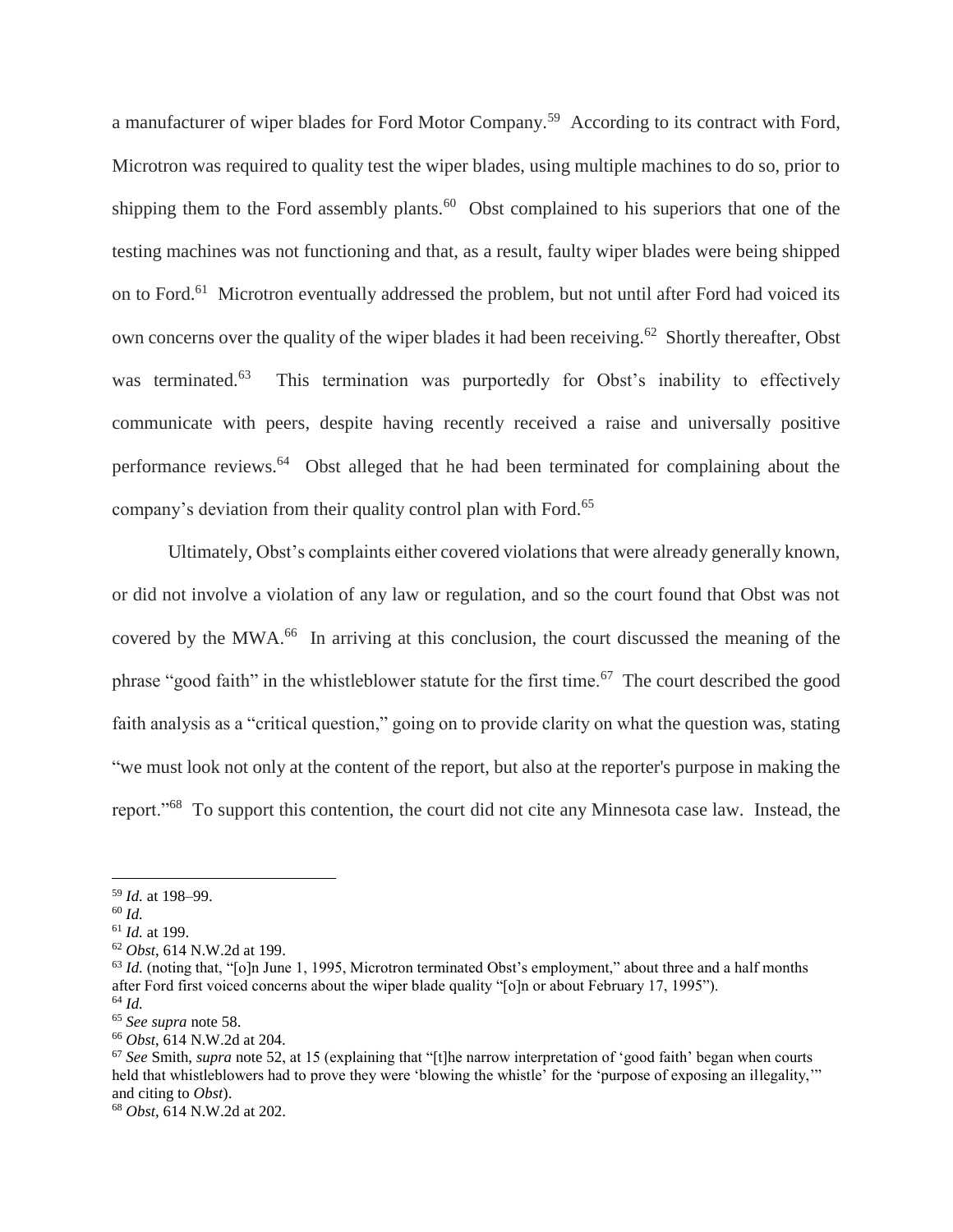court relied on a district court case from Michigan.<sup>69</sup> This was the only support offered to elucidate the content of the "critical question" and to establish that a whistleblower's purpose is of paramount importance.

The court's reliance on *Wolcott* was misguided, because *Wolcott's* facts are distinguishable from those of *Obst*. 70 In *Wolcott*, the plaintiff did not merely fail to establish that his reports were made in "good faith."<sup>71</sup> Rather, the court found that the plaintiff was foreclosed from receiving protection under Michigan's whistleblower statute because of his own *bad faith* actions. 72 *Wolcott* involved a heavy machinery maintenance mechanic who became disgruntled following an announcement from his employer that operations would be scaled back.<sup>73</sup> Concerned about his and his coworkers' job security, Wolcott sent his employer a threatening letter, warning that if he or his friends were to lose their jobs, he would expose a record of unlawful conduct in which his employer had engaged.<sup>74</sup> The court refused to extend whistleblower protection to Wolcott, stating that it could not reward use of the whistleblower statute in a purely offensive way by a bad faith actor.<sup>75</sup> This is very different than the reporting activity in which Mr. Obst engaged. Mr. Obst's reporting activity was done in the interest of motor vehicle safety, and compliance with federal regulations;<sup>76</sup> at no time did he attempt to blackmail his employer. The Michigan court's discussion of a good faith whistleblower was meant as a juxtaposition to the bad faith conduct in which Wolcott engaged, not to support a searching analysis of the whistleblower's purpose at the time he made the report.

<sup>69</sup> Wolcott v. Champion Int'l Corp., 691 F. Supp. 1052 (W.D. Mich. 1987).

<sup>70</sup> *Id.*

<sup>71</sup> *Id.* at 1065.

<sup>72</sup> *Id.*

<sup>73</sup> *Id.* at 1054.

<sup>74</sup> *Id.* at 1055.

<sup>75</sup> *Wolcott*, 691 F. Supp. at 1065.

<sup>76</sup> Obst v. Microtron, Inc., 614 N.W.2d 196, 201 (Minn. 2000).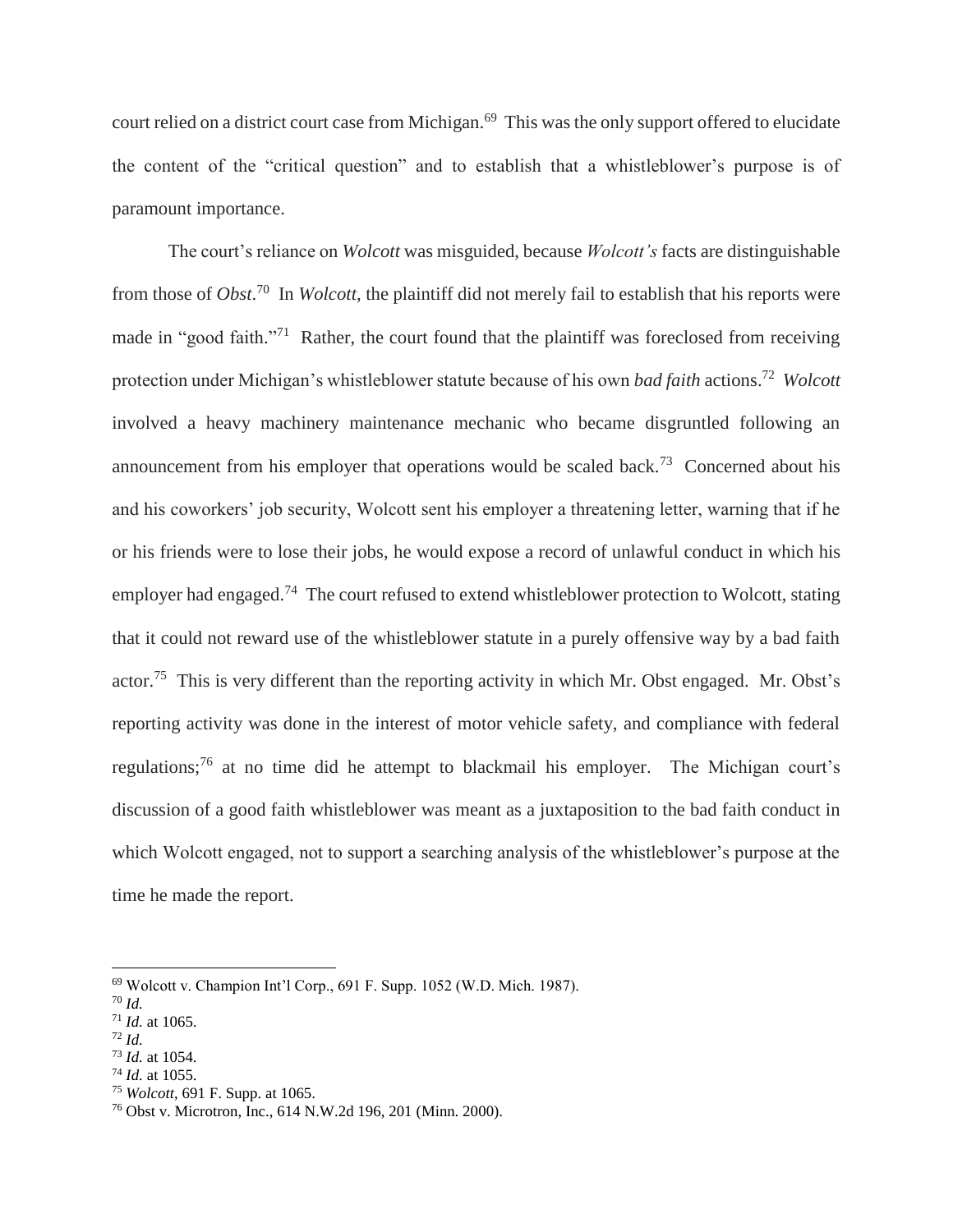The Minnesota court in *Obst* described the holding in *Wolcott* as standing for the proposition that a whistleblower's burden is not met "where the purpose of the employee, at the time of the making of reports, was not to protect the public, but to protect the jobs of himself and his co-workers."<sup>77</sup> This ignores the fact that Wolcott was not merely foreclosed from protection because his purpose was not to protect the public, but rather because he engaged in bad faith, extortive behavior that ran directly contrary to the public policy goals served by whistleblower protection. The court in *Obst* also refers to the *Wolcott* court holding that "the good faith requirement of the whistle-blower statute was not met."<sup>78</sup> This is curious because, as in CEPA, the Michigan statute in question contains no "good faith" language.<sup>79</sup>

#### 2. Ramifications of the Strained Reading of *Wolcott* in *Obst*

The majority in *Obst* seemed to create a new purpose element to a whistleblower claim, one which the dissenting judge in that case stated had never before been adopted and was not mandated by the language of the statute.<sup>80</sup> Justice Gilbert went on to question the propriety of a panel of judges overturning a jury verdict based upon a contrary finding of fact.<sup>81</sup> This purpose element, nevertheless, took on the "crucial question" status that the majority had ascribed it and led courts to perform searching analyses of the subjective intent of purported whistleblowers.<sup>82</sup> This line of cases developed the theory that if one's job requires one to make a report, simply

 $\overline{a}$ 

<sup>80</sup> *Obst*, 614 N.W.2d at 206 (Gilbert, J., dissenting).

<sup>81</sup> *Id.*

<sup>77</sup> *Obst*, 614 N.W.2d at 202.

<sup>78</sup> *Id.*

<sup>79</sup> MICH. COMP. LAWS § 15.362 (West 2016).

<sup>82</sup> *See generally* Gee v. Minn. State Colls. and Univs., 700 N.W.2d 548, 555-56 (Minn. Ct. App. 2005) (faculty advisor did not have purpose to expose illegality when the sole purpose of her action was to fulfill the responsibilities of her job); Freeman v. Ace Tel. Ass'n, 404 F. Supp. 2d 1127, 1140-41 (D. Minn. 2005) (financial officer did not have purpose to expose illegality when responsibilities of his job required him to report any discrepancies in accounting).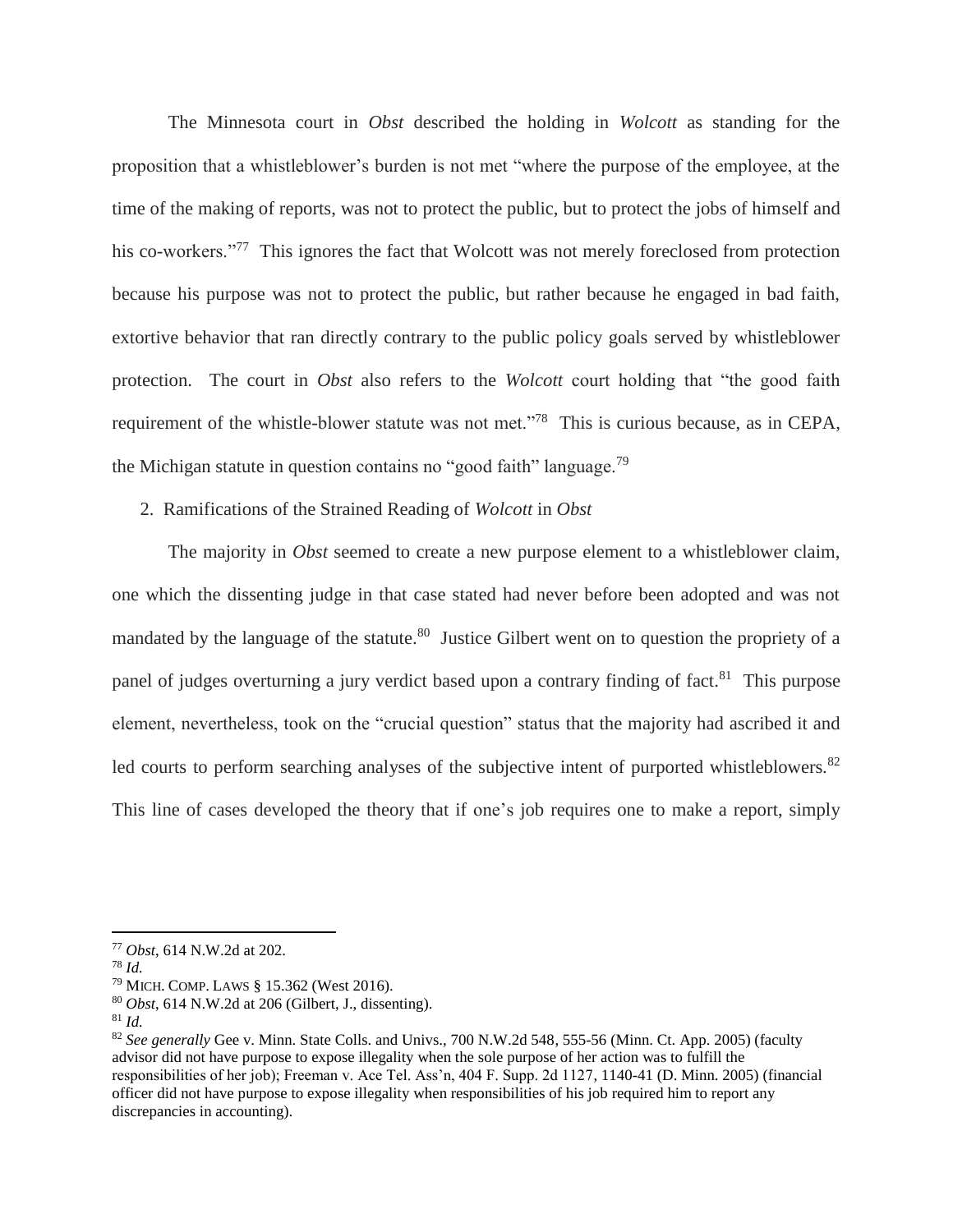fulfilling that responsibility would not be enough to establish the requisite purpose which the statute required. This theory was given explicit approval in the case of *Kidwell v. Sybaritic, Inc.*<sup>83</sup>

In *Kidwell*, the plaintiff worked as in-house council for the defendant company and filed a series of reports highlighting some concerning practices, urging that his employer stop engaging in them.<sup>84</sup> Specifically, Kidwell made allegations that Sybaritic was engaged in tax evasion, the unlawful practice of medicine, and obstruction of justice.<sup>85</sup> Three weeks later, he was terminated.<sup>86</sup> Kidwell's stated purpose in alerting his employer of his perceived violations of law were to "pull th[e] company back into compliance" and, thereby, to ensure that further violations of law did not occur.<sup>87</sup> Despite this laudable motive, and Kidwell's good faith action in attempting to rectify the situation, the court held that he was excluded from whistleblower protection because his purpose was not to blow the whistle on the activity, but merely to do his job.<sup>88</sup> Simply put, the court decided that when an employee is fulfilling the responsibilities of his job, he is not acting with the necessary purpose to blow the whistle, which the statute requires.<sup>89</sup>

In reaching this conclusion, the plurality stated that a blanket "job duties" exception could not apply to the statute, as it does not contain any limiting language in the inclusive definition of "employee."<sup>90</sup> Despite this, the plurality went on to say that, while the legislature had not defined "good faith" within the statute, it would apply the purpose analysis developed in *Obst*.<sup>91</sup> Engaging

<sup>83</sup> Kidwell v. Sybaritic, Inc., 784 N.W.2d 220 (Minn. 2010).

<sup>84</sup> *Id.* at 221–22.

<sup>85</sup> *Id.* at 222.

<sup>86</sup> *Id.* at 223.

<sup>87</sup> *Id.*

<sup>88</sup> *Id.* at 231.

<sup>&</sup>lt;sup>89</sup> *Kidwell*, 784 N.W.2d at 228 ("[W]hen it is the employee's job to report illegality, there is no basis to infer from the mere fact of a report that an employee's report was made to 'blow the whistle.'").

<sup>90</sup> *Id.* at 226–27. The *Kidwell* statutory construction argument is the same one applied in *Lippman*, finding it impossible to create a subclass of employees who are not contained within the larger protected class. MINN. STAT. ANN. § 181.931 (West 2013).

<sup>91</sup> *Kidwell*, 784 N.W.2d at 227. In 2013 the legislature added a definition of good faith to the statute, which seems to run contrary to this theory. 2013 Minn. Sess. Laws Serv. (West).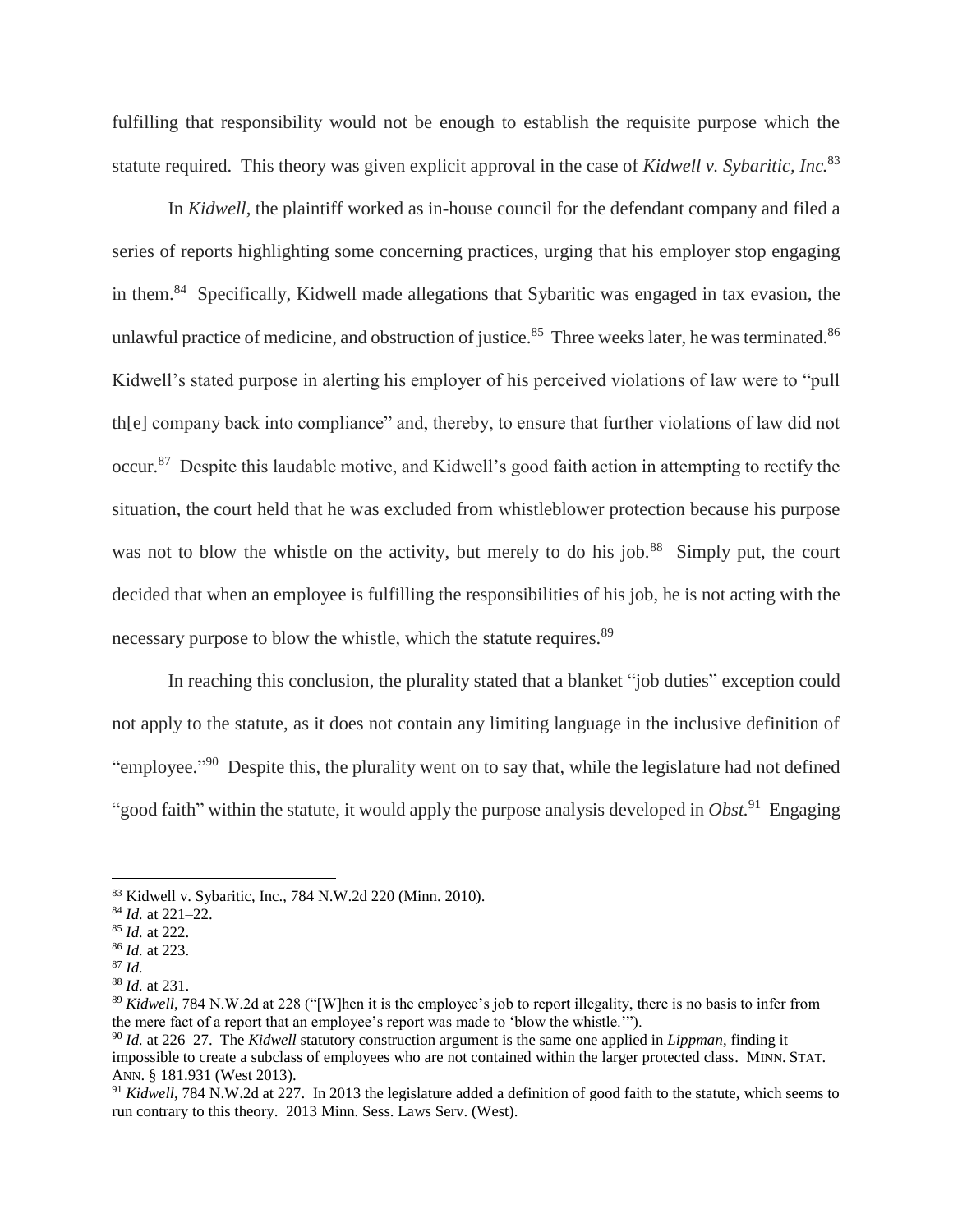in this analysis, the plurality explained that whether the reporting activity fell within the employee's job duties was a relevant consideration of the employee's subjective intent, or purpose, in making the report.<sup>92</sup> This amounts to an end-around. Unable to bar a class of employees from whistleblower protection outright, the court developed a methodology under which that class would be effectively barred.

For further support of this interpretation of the statutory language at issue, the court looked to how the federal courts had interpreted a substantially similar federal statute, the Whistleblower Protection Act of 1989 ("WPA").<sup>93</sup> This statute provided federal employees with similar whistleblower protections to that of the MWA. The court stated that in the past, it had found analysis of the WPA instructive to its analysis of the MWA.<sup>94</sup> The court focused on two cases in particular which analyzed the WPA and found that, when reporting was made as part of an employee's job duties, their level of protection was reduced.<sup>95</sup> These two cases developed the existence, within the WPA, of a limited implied job duties exception. Specifically, the "normal channels" of reporting language came from the court in *Huffman*, which the Minnesota court extended to their analysis of the state statute.<sup>96</sup>

The language of Minnesota's whistleblower protection statute provides protection for an employee who reports violations to their employer and does not restrict which employees are entitled to protection.<sup>97</sup> Nevertheless, the Minnesota Supreme Court held here that the only way Kidwell could have engaged in "good faith" whistleblowing activity—activity with the requisite

<sup>92</sup> *Kidwell*, 784 N.W.2d at 227.

<sup>93</sup> 5 U.S.C. § 2302(b)(8) (2016).

<sup>94</sup> *Kidwell*, 784 N.W.2d at 227.

<sup>95</sup> *See* Willis v. Dep't of Agric., 141 F.3d 1139, 1143 (Fed. Cir. 1998) (holding that in order to constitute a protected report, the whistleblower must have risked his job security); Huffman v. Office of Pers. Mgmt., 263 F.3d 1341, 1344 (Fed. Cir. 2001) (holding that when an employee is assigned the task of investigating and reporting wrongdoing, and then does so through normal channels, that reporting is not a protected disclosure under the WPA). <sup>96</sup> *Kidwell*, 784 N.W.2d at 228.

<sup>97</sup> MINN. STAT. ANN. § 181.932 (West 2013).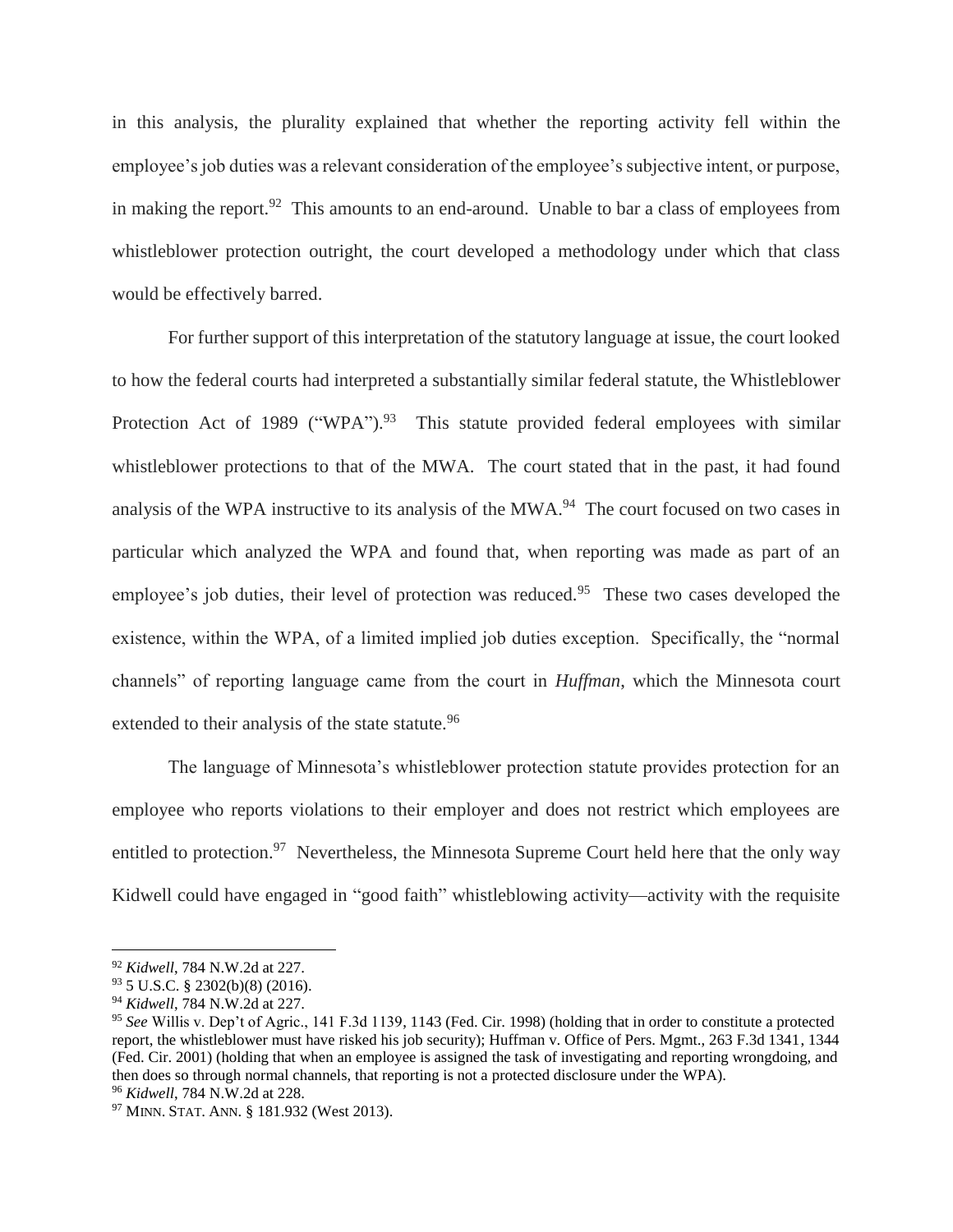purpose—would be if he went outside of the "normal channels" through which his job duties required him to file reports.<sup>98</sup> By placing a higher burden on watchdog employees like Kidwell, and by removing from them one of their statutorily afforded avenues of recourse, the court has frustrated the legislature's broad remedial purpose in effecting the legislation.<sup>99</sup>

Like the court in *Obst*, the *Kidwell* court was not unified. The plurality opinion, discussed above, was joined by only three justices. A concurrence was filed on behalf of one justice who, while agreeing that Kidwell was not entitled to protection, arrived at that conclusion on different grounds.<sup>100</sup> Finally, a dissent was filed on behalf of three other justices.<sup>101</sup> In this opinion, Justice Anderson expresses his disapproval of the weight that the plurality gave to the fact that a report was made as a part of the employee's job duties, through the normal channels.<sup>102</sup> While the dissenting justice acknowledged that good faith was required (agreeing with the holding in *Obst*) and that purpose and subjective intent were properly examined, he disagreed that the above consideration could be seen as dispositive of the issue.<sup>103</sup> Rather, he would have held that an employee, such as Kidwell, was perfectly capable of reporting in good faith, despite having a duty to make those same reports.<sup>104</sup> Justice Anderson would leave the question of whether the required subjective intent existed in the hands of the trier of fact, not handed down in a proclamation by a panel of judges.<sup>105</sup> This approach to the question of the subjective intent of the reporter, and

<sup>98</sup> *Kidwell*, 784 N.W.2d at 228.

<sup>99</sup> *See* Smith, *supra* note [52,](#page-9-0) at 15 (arguing that the holding in *Kidwell* "made it virtually impossible for anyone whose job requires compliance-monitoring to establish that a whistleblowing report was made for the purpose of exposing an illegality rather than fulfilling job duties").

<sup>&</sup>lt;sup>100</sup> *Kidwell*, 784 N.W.2d at 231 (Magnuson, J., concurring) (finding that Kidwell was barred from recovery due to a breach of his fiduciary duty).

<sup>101</sup> *Id.* at 234–43 (Anderson, J., dissenting).

<sup>102</sup> *Id.* at 237.

<sup>103</sup> *Id.*

<sup>&</sup>lt;sup>104</sup> *Id.* at 240 ("I conclude that a jury can look to the report itself or to other evidence to find good faith."). <sup>105</sup> *Id.* at 240 (arguing that the content of the report itself should be the key to the good faith inquiry and that this question is "for a jury to answer, and not for [the] court to answer on appellate review").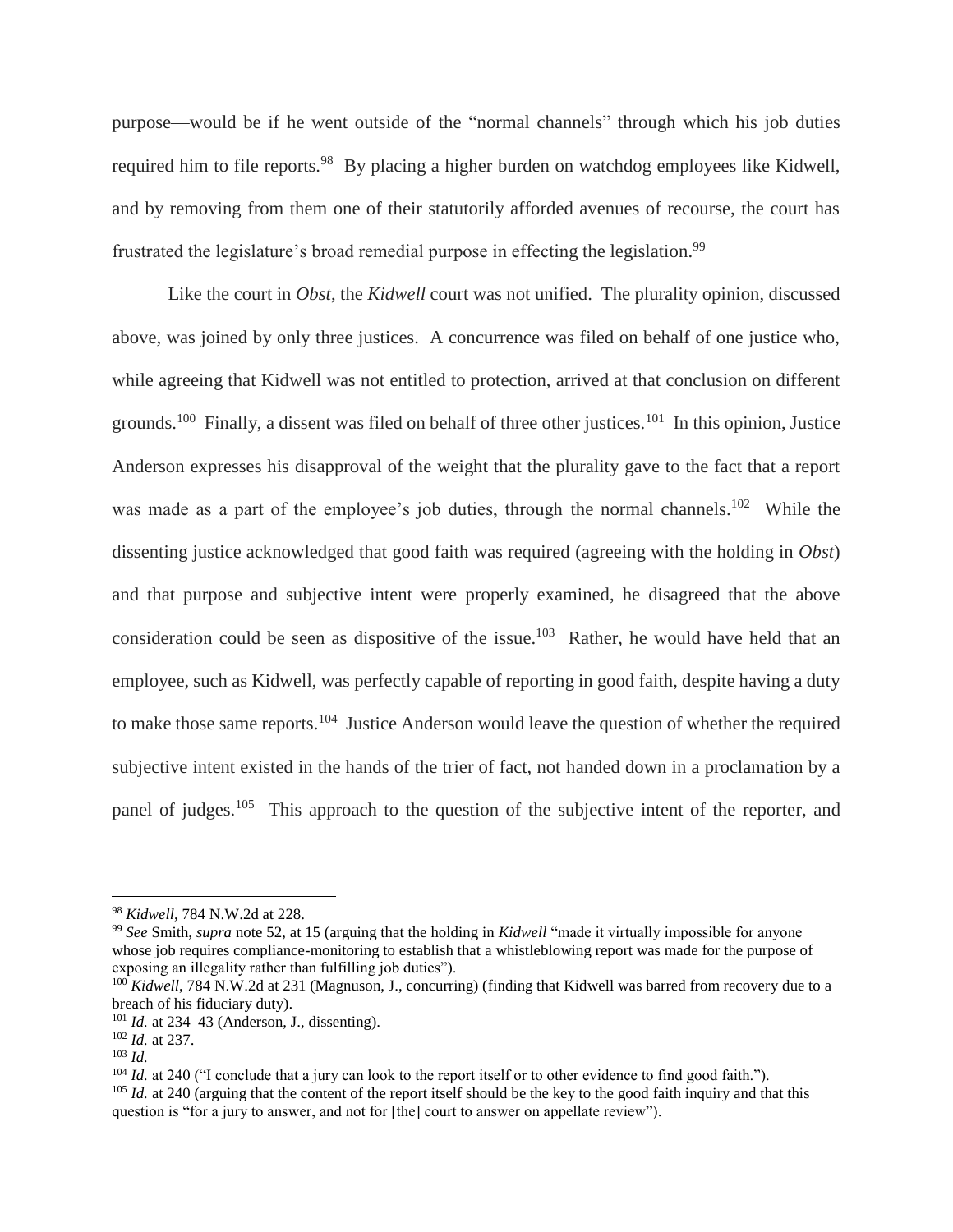whether or not he acted in good faith, is more in line with the Michigan court in *Wolcott*, and more in line with the broad remedial purpose of the legislation at issue.

3. Impact of *Kidwell* on the Public Policy Goals of Whistleblower Protection

Quite clearly, carving this limited job duties exception out of Minnesota's whistleblower statute frustrates the legislative intent and undercuts the public policy goals sought in its enactment.<sup>106</sup> After this decision, employees in Minnesota, in positions similar to Kidwell's, are placed in an unfortunate situation.<sup>107</sup> On the one hand, they can report violations of laws or regulations to their employers through the normal channels established by the normal duties of their jobs. Taking this course, however, leaves the employee vulnerable to retaliatory action by his employer. The employers will not have to fear retribution for such retaliation because, under the *Kidwell* precedent, those employees did not engage in protected conduct.<sup>108</sup> On the other hand, the employee can go outside of the normal channels and report the violations to the proper authorities, risking an uncomfortable employment relationship going forward.

Undoubtedly, there will be watchdog employees who take this latter course, justifying the Minnesota Supreme Court's approach (to some extent) and bringing to fruition the goals of the Minnesota legislature. There is also no doubt, however, that many employees will not. People are naturally self-interested, and a decision to report one's employer to the authorities will be, in the judgment of many, contrary to that interest.<sup>109</sup> It is a much safer course to not make waves, not

<sup>106</sup> *See* Modesitt, *supra* note [51,](#page-9-1) at 156 (explaining that, when a job-duties exception to whistleblower protection laws exists, "less whistleblowing will occur to the detriment of public safety and public and private financial interests").

<sup>&</sup>lt;sup>107</sup> *Id.* at 156 ("The job duties exclusion renders [watchdog employees] extremely vulnerable to retaliation for engaging in whistleblower behavior.").

<sup>&</sup>lt;sup>108</sup> *Id.* at 158–59 (discussing how job duties exceptions upset the balance of whistleblower protection, shielding employers from liability for retaliation, and "favoring interests of employers over the interests of the public and of the employees disclosing wrongdoing").

<sup>109</sup> *See generally* Michael C. Jensen, *Self-Interest, Altruism, Incentives, & Agency Theory*, 8 J. APPLIED CORP. FIN. 13 (1994) (arguing that "because people are, in the end, self-interested they will have conflicts of interest over at least some issues anytime they attempt to engage in cooperative endeavors").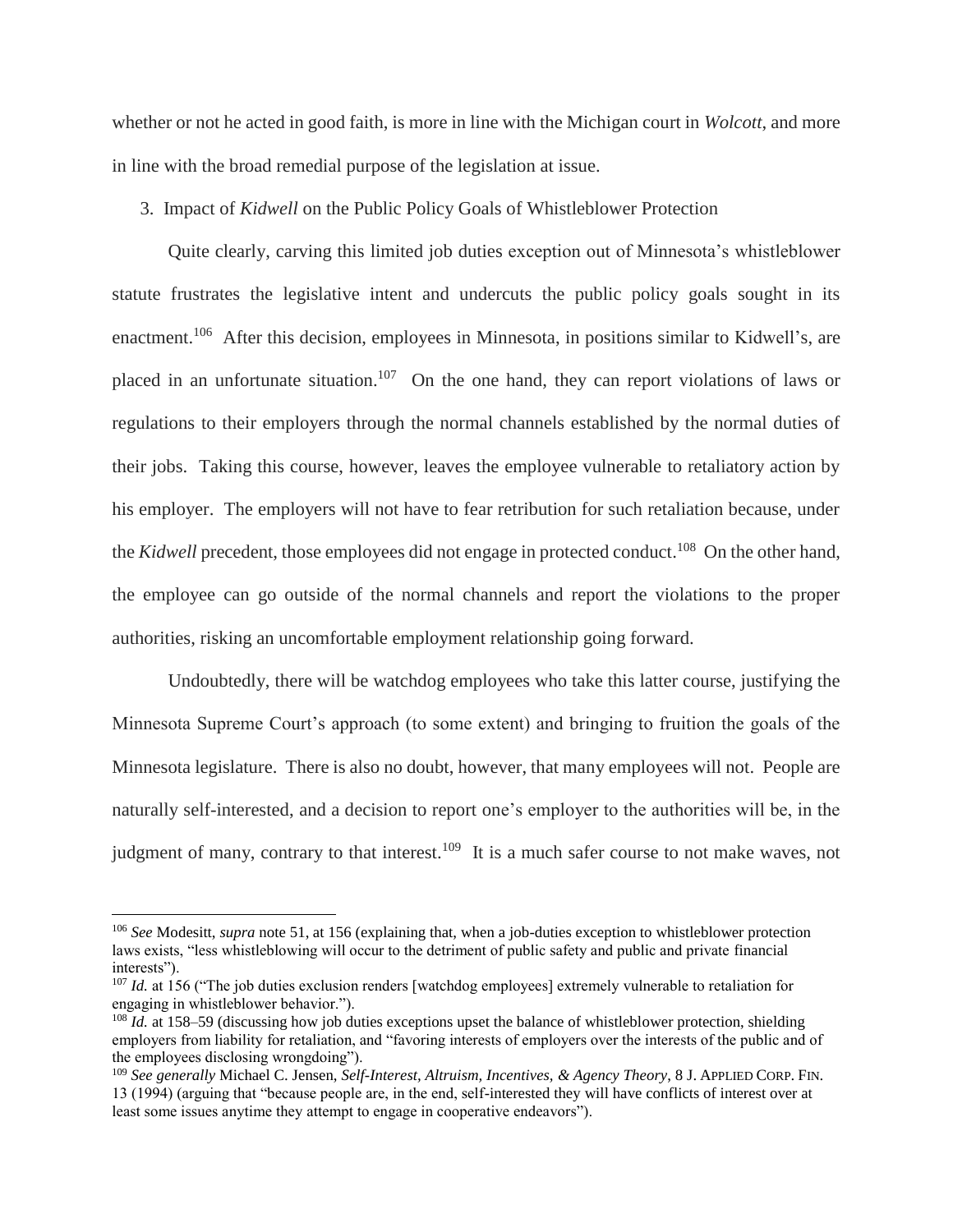rock the boat, and not risk one's livelihood. The prospect of unemployment, even if accompanied by damages conferred by a successful civil suit, is daunting. If the only avenue open to certain employees is taking violations to outside authorities, it stands to reason that many employees will not take that course. $110$ 

This is, clearly, in direct contradiction to the stated goals of a whistleblower protection statute. The purpose of these statutes is to *encourage* employees to attempt to remedy violations committed by their employers by providing them with protection from retaliation.<sup>111</sup> Instead, for employees who would not be inclined to go to outside authorities, the *Kidwell* precedent *discourages* employees from taking action. If they were to do so, they would be vulnerable to retaliation and have no protection whatsoever. By allowing watchdog employees the same level of protection as any other employee, and by allowing reports made in the course of one's normal job duties to constitute protected disclosures, the broad remedial purpose of this type of legislation would be more fully realized.<sup>112</sup>

# B. Maine

 $\overline{a}$ 

In 1983, the legislature of Maine created a whistleblower statute that is substantially similar to that of Minnesota, both in language and purpose. The statute, the Maine Whistleblower Protection Act ("MWPA"), provides, in pertinent part:

> 1. Discrimination prohibited. No employer may discharge, threaten or otherwise discriminate against an employee regarding the

<sup>110</sup> *See generally* Modesitt, *supra* note 51, at 159 (explaining that "most whistleblowers do not use external channels to report wrongdoing" and citing to research which indicated that only thirty percent of whistleblowing was done externally).

<sup>111</sup> *See* Julie Jones, *Give a Little Whistle: The Need for a More Broad Interpretation of the Whistleblower Exception to the Employment-At-Will Doctrine*, 34 TEX. TECH L. REV. 1133, 1148 (2003) (arguing that whistleblower protection is necessary in order to "preserve employees' ability to assert their rights and to promote the interests of the public").

<sup>112</sup> *See* Modesitt, *supra* note 51, at 177 ("Foreclosing whistleblowing protection to reports made pursuant to one's job and within the chain of command . . . [has the] potential to severely constrict legitimate reporting of unlawful activity.").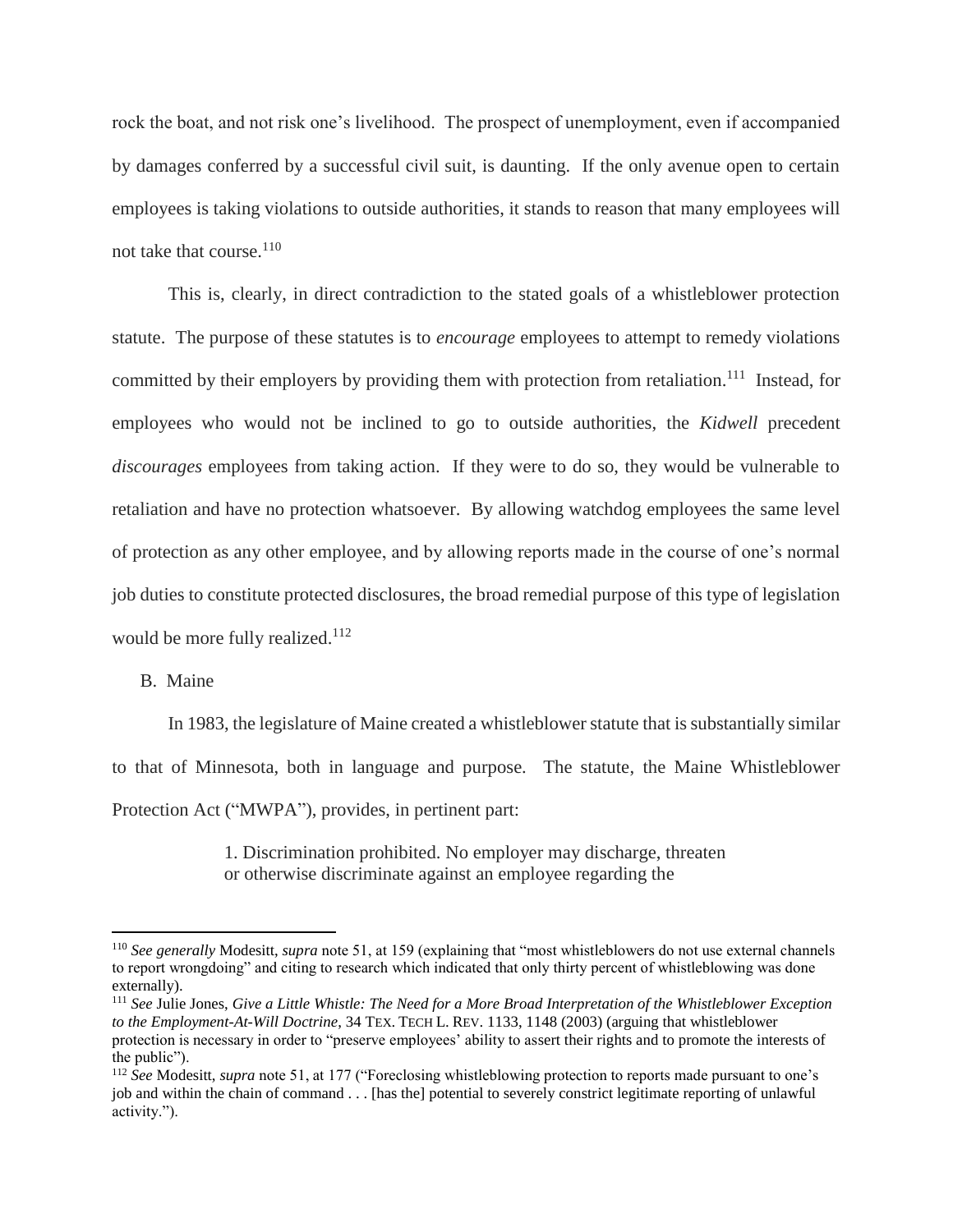employee's compensation, terms, conditions, location or privileges of employment because: A. The employee, acting in good faith, or a person acting on behalf of the employee, reports orally or in writing to the employer or a public body what the employee has reasonable cause to believe is a violation of a law or rule adopted under the laws of this State, a political subdivision of this State or the United States;

B. The employee, acting in good faith, or a person acting on behalf of the employee, reports to the employer or a public body, orally or in writing, what the employee has reasonable cause to believe is a condition or practice that would put at risk the health or safety of that employee or any other individual  $\dots$ <sup>113</sup>

Notably, Maine's whistleblower protection statute also contains the "good faith" language present in the Minnesota statute.<sup>114</sup> Originally, the courts in Maine had interpreted this good faith language to impart the traditional meaning, standing for the inverse proposition of bad faith.<sup>115</sup> This is illustrated concisely in the following quote from *Gammon v. Crisis Counseling Ctrs., Inc*: "The law it cites on good faith is generally geared towards an assessment of whether the purported whistleblower made her complaints for the purpose of exposing illegal or unsafe practices. The Court is unaware of a more precise standard."<sup>116</sup> This is exactly in line with the Michigan court's analysis in *Wolcott*. Thanks to the Minnesota Supreme Court in *Kidwell*, however, a more precise standard was injected into the MWPA just nine months later.

In that subsequent case, the appellee cited *Kidwell* to argue that the MWPA should be interpreted similarly to how the MWA was in that case.<sup>117</sup> *Capalbo* involved a commercial truck driver who alleged that, prior to his termination, he had made a number of complaints to his supervisors regarding his hours worked, which were allegedly in violation of various laws and

<sup>113</sup> ME. REV. STAT. ANN. tit. 26, § 833 (2015).

<sup>114</sup> *Id.*

<sup>115</sup> *See* BLACK'S LAW DICTIONARY 762 (9th ed. 2009) (designating "bad faith" as contrary to "good faith." and defining good faith as "faithfulness to one's duty or obligation").

<sup>116</sup> Gammon v. Crisis and Counseling Ctrs., Inc., 762 F. Supp. 2d 165 (D. Me. 2011).

<sup>117</sup> Capalbo v. Kris-Way Truck Leasing, Inc., 821 F. Supp. 2d 397, 419 (D. Me. 2011) (citing to *Kidwell*, holding that the Maine statute should be similarly construed).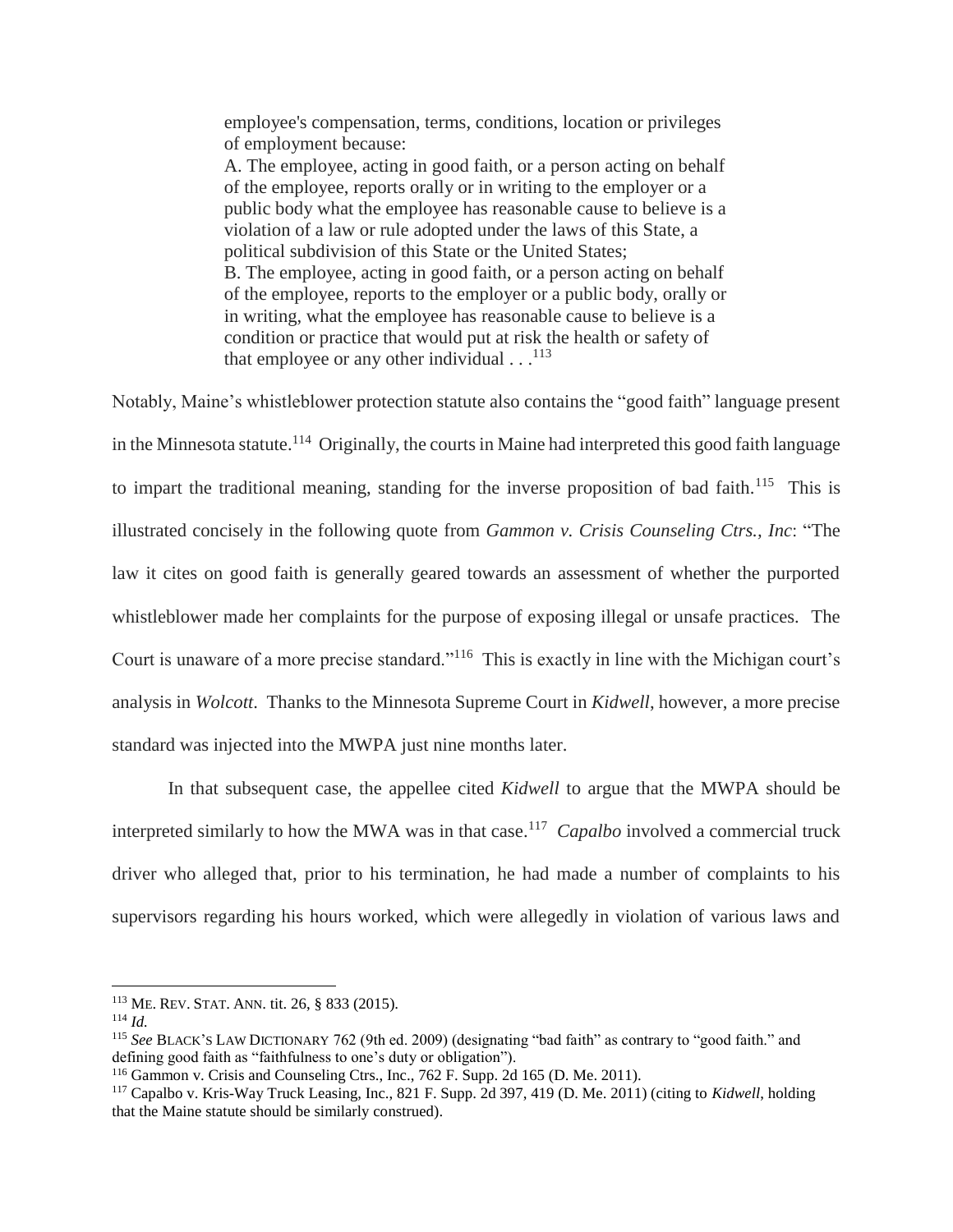regulations.<sup>118</sup> Specifically, Capalbo alleged that he was being under-compensated for overtime hours, and that he was working in excess of the maximum hours allowed for the type of work he was engaged in.<sup>119</sup> Capalbo's case was fatally flawed, however. Although he had reported his concerns to his supervisors at Kris-Way Truck Leasing, they cursorily brushed him off and told him not to worry about it, which is exactly what he did.<sup>120</sup> If Capalbo had refused to work in excess of the maximum hours allowed for commercial truck drivers and had continued to complain in the face of this instruction, then he may have been able to state a claim of protected disclosure.<sup>121</sup> However, the court never reached this possibility.

Although the court disposed of the whistleblower claim without deciding whether a job duties exception like the one found in *Kidwell* would apply, it did briefly discuss the issue.<sup>122</sup> Kris-Way urged the court to accept the *Kidwell* and *Willis* line of reasoning because it was Capalbo's responsibility to keep track of his own "hours logs" and to make sure that he was not going over the statutory maximums.<sup>123</sup> Accordingly, it argued that any reports that he made as to excessive hours were required in the normal course of his job and were made through the normal channels, thus aligning with the Minnesota precedent.<sup>124</sup> The court recited the argument but rendered no decision as to its merit.<sup>125</sup>

Two years later, however, in a curious turn of events, *Capalbo* was used in *Winslow v. Aroostook County* to sustain the proposition that "the usual rule in Maine is that a plaintiff's reports

<sup>118</sup> *Id.* at 401–07.

<sup>119</sup> *Id.*

<sup>120</sup> *Id.* at 419.

<sup>&</sup>lt;sup>121</sup> *Id.* (in denying plaintiff's claim, the court noted that no reasonable trier of fact could conclude that Capalbo had engaged in "conduct in opposition to an unlawful employment practice" as he never refused or failed to complete his work, and even stated that "he had to work excessive hours to support his family"). <sup>122</sup> *Id.*

<sup>123</sup> *Capalbo*, 821 F. Supp. 2d at 419.

<sup>124</sup> *Id.*

<sup>125</sup> *Id.*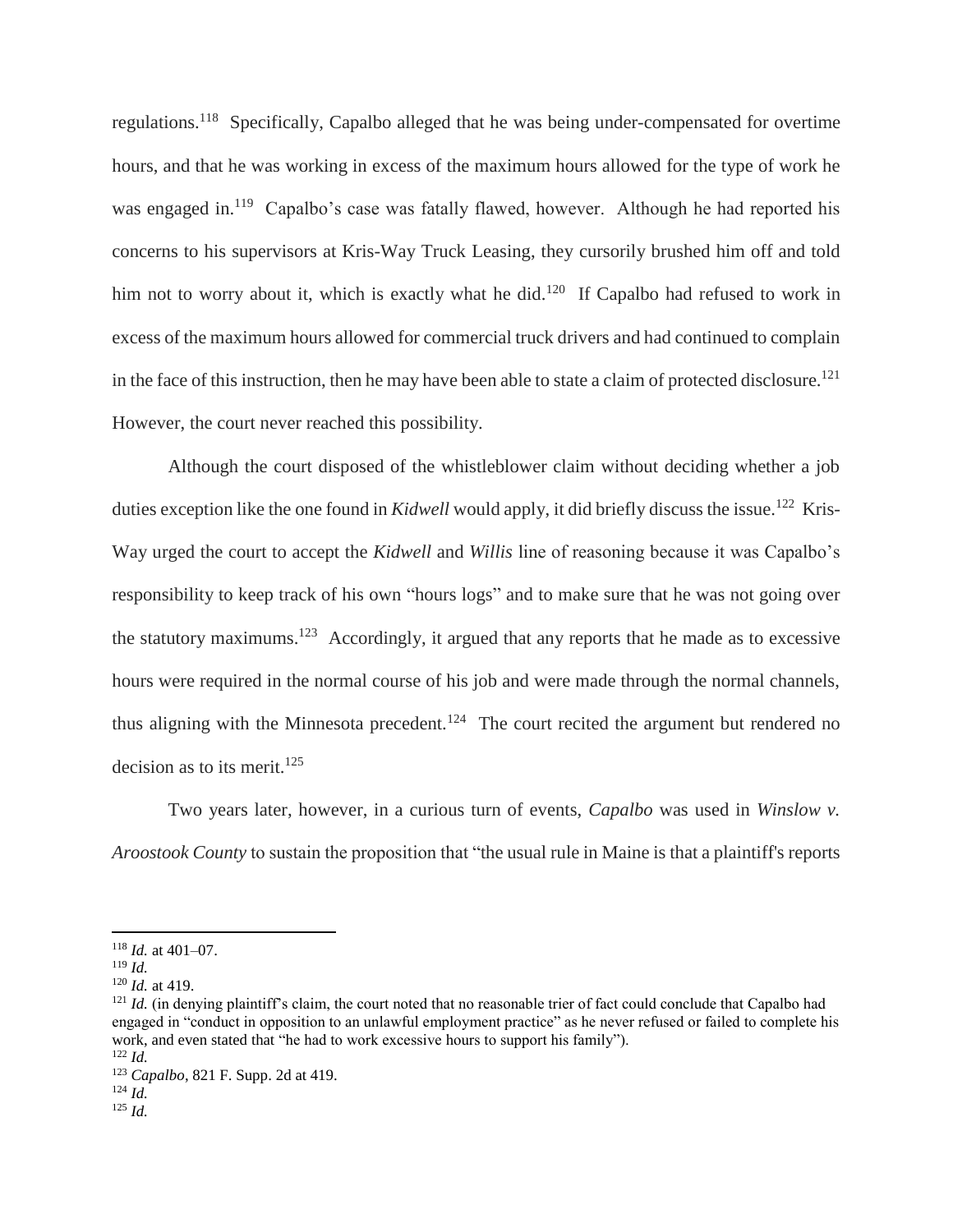are not whistleblowing if it is part of his or her job responsibilities to make such reports."<sup>126</sup> Indeed, in *Winslow*, *Capalbo* was the only case law interpreting the Maine statute offered to support this contention. The court, in attempting to bolster the rationality of this "usual rule," offered only that it "is also true elsewhere," citing to *Kidwell* and *Willis*. 127 In *Winslow*, the plaintiff, Dena Winslow, made and distributed a report at the express request of her employer, which detailed some compliance issues regarding the status of her employment.<sup>128</sup> Winslow distributed the report to a wider audience than to which she was instructed, an action which upset her superiors, who viewed it as insubordination.<sup>129</sup> She was subsequently terminated.<sup>130</sup>

As in *Capalbo*, the court found that the plaintiff's reporting activity simply did not constitute whistleblowing. $131$  This was because, although there were compliance issues, Winslow's superiors were actively engaged in attempting to remedy them (evidenced in the fact that Winslow's report was created and distributed at the express request of Winslow's boss).<sup>132</sup> This alone would have been fatal to Winslow's claim. The court, however, decided to articulate that the "usual rule" in Maine is that an employee is not engaging in protected whistleblowing when performing job responsibilities.<sup>133</sup> This usual rule, however, was based entirely on: 1) the *Capalbo* decision; and 2) the application of *Kidwell* and *Willis* (which in turn provided the sole basis for that very same *Capalbo* decision). 134 While the results in these two cases would likely have been the same had no job responsibilities analysis been undertaken, the resulting precedent

<sup>126</sup> Winslow v. Aroostook Cty., 736 F.3d 23, 32 (1st Cir. 2013).

<sup>127</sup> *Id.*

<sup>128</sup> *Id.* at 25–26.

<sup>129</sup> *Id.* at 27.

<sup>130</sup> *Id.* at 29.

<sup>131</sup> *Id.* at 31.

<sup>132</sup> *Winslow*, 736 F.3d at 32.

<sup>&</sup>lt;sup>133</sup> *Id.* at 32 ("Though there may be exceptions, the usual rule in Maine is that a plaintiff's reports are not whistleblowing if it is part of his or her job responsibilities to make such reports, particularly when instructed to do so by a superior.").

<sup>&</sup>lt;sup>134</sup> *Id.* The only support the court cited to support the "usual rule" were these three cases.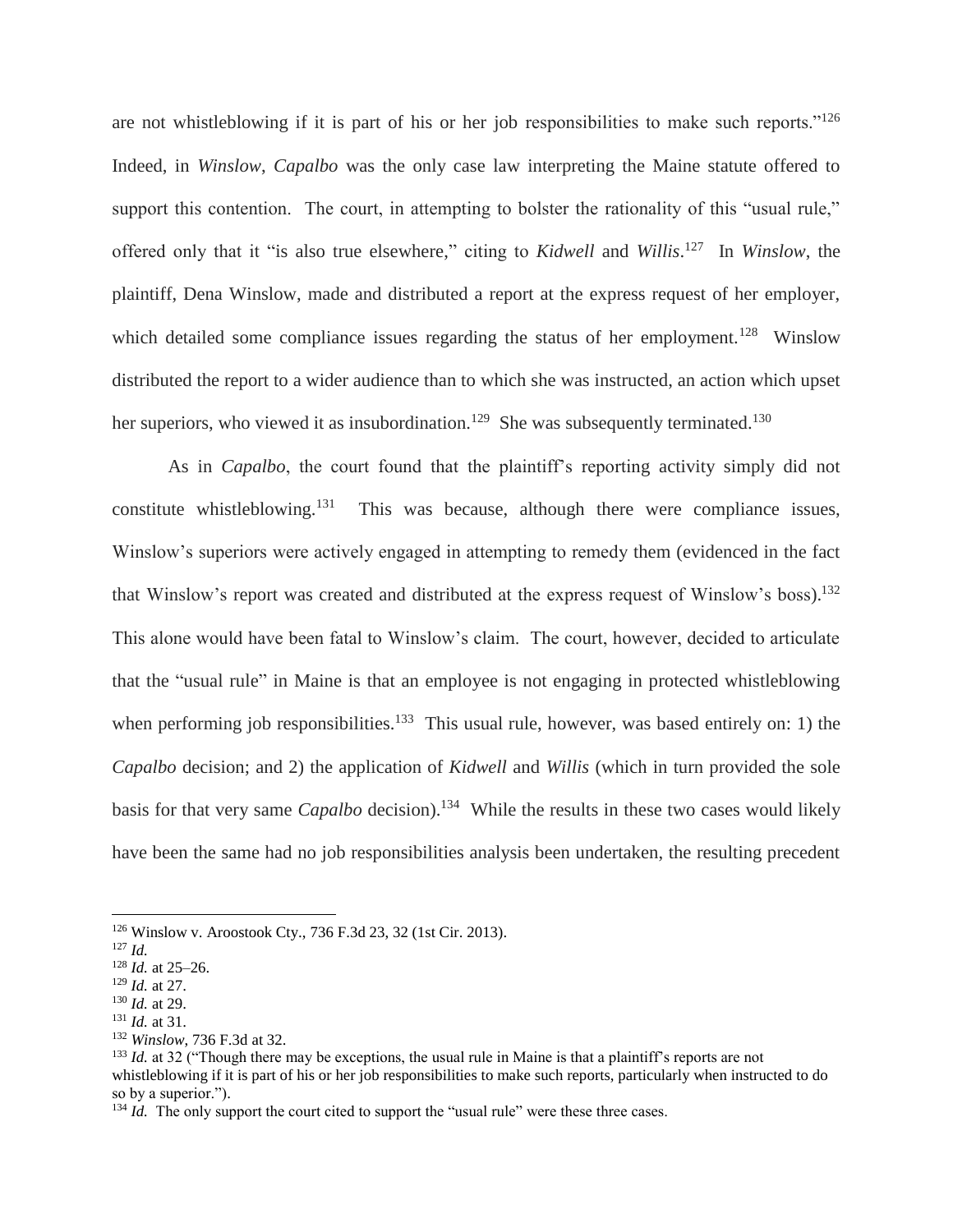that it created has the potential to injure watchdog employees in future litigation, foreclosing them from coverage under the MWPA. In fact, that is precisely what has occurred.<sup>135</sup> This shift in the analysis of whistleblower actions in Maine illustrates the invidious potential for rulings like *Kidwell*. It also illustrates the concomitant importance for courts and legislatures to strongly and affirmatively state why the public policy supporting whistleblower protection requires that it be afforded to all employees equally.

To its credit, however, the First Circuit recently clarified some of the language used in the Winslow decision in *Harrison v. Granite Bay Care, Inc.*<sup>136</sup> In that case, the court explained that while the "usual rule" in Maine is that you are not a whistleblower if you make reports pursuant to job responsibilities, this is "far from holding" that watchdog employees are "wholly ineligible for statutory whistleblower protection."<sup>137</sup> While not an outright ban, the court did go on to say that "job duties may be relevant" to analyzing a whistleblower claim under the MWPA, but that such duties will not be "dispositive of the question".<sup>138</sup> Whether a report is made pursuant to job duties is "relevant" because it will speak to the employee's "motivation" in making the report: whether they acted as a whistleblower or whether they were simply doing their job.<sup>139</sup> While this is not a total victory, as many employees will have an uphill battle proving their subjective intent, this will presumably make it easier for them to make it past summary judgment—and in at least

<sup>135</sup> *See, e.g.*, Hall v. Mid-State Mach. Prods., No. 11-CV-068, 2013 WL 5510308, \*7-8 (D. Me. 2013) (finding that plaintiff could not recover for making a report which was within his normal job duties, citing only to *Capalbo* and *Huffman* for support); Stark v. Hartt Transp. Sys., Inc., 37 F. Supp. 3d 445, 481-84 (D. Me. 2014) (holding that plaintiff could not recover for making required reports, engaging in a lengthy discussion citing to *Capallbo*, *Winslow*, *Hall*, and *Kidwell*); Pippin v. Boulevard Motel Corp., 121 F. Supp. 3d 230, 254-56 (D. Me. 2015) (finding that the plaintiff reports were not protected when made as a part of job duties, citing *Winslow*, *Capalbo*, *Hall*, and *Stark*).

<sup>136</sup> Harrison v. Granite Bay Care, Inc., 811 F.3d 36 (1st Cir. 2016).

<sup>137</sup> *Id.* at 49.

<sup>138</sup> *Id.* at 51.

<sup>139</sup> *Id.*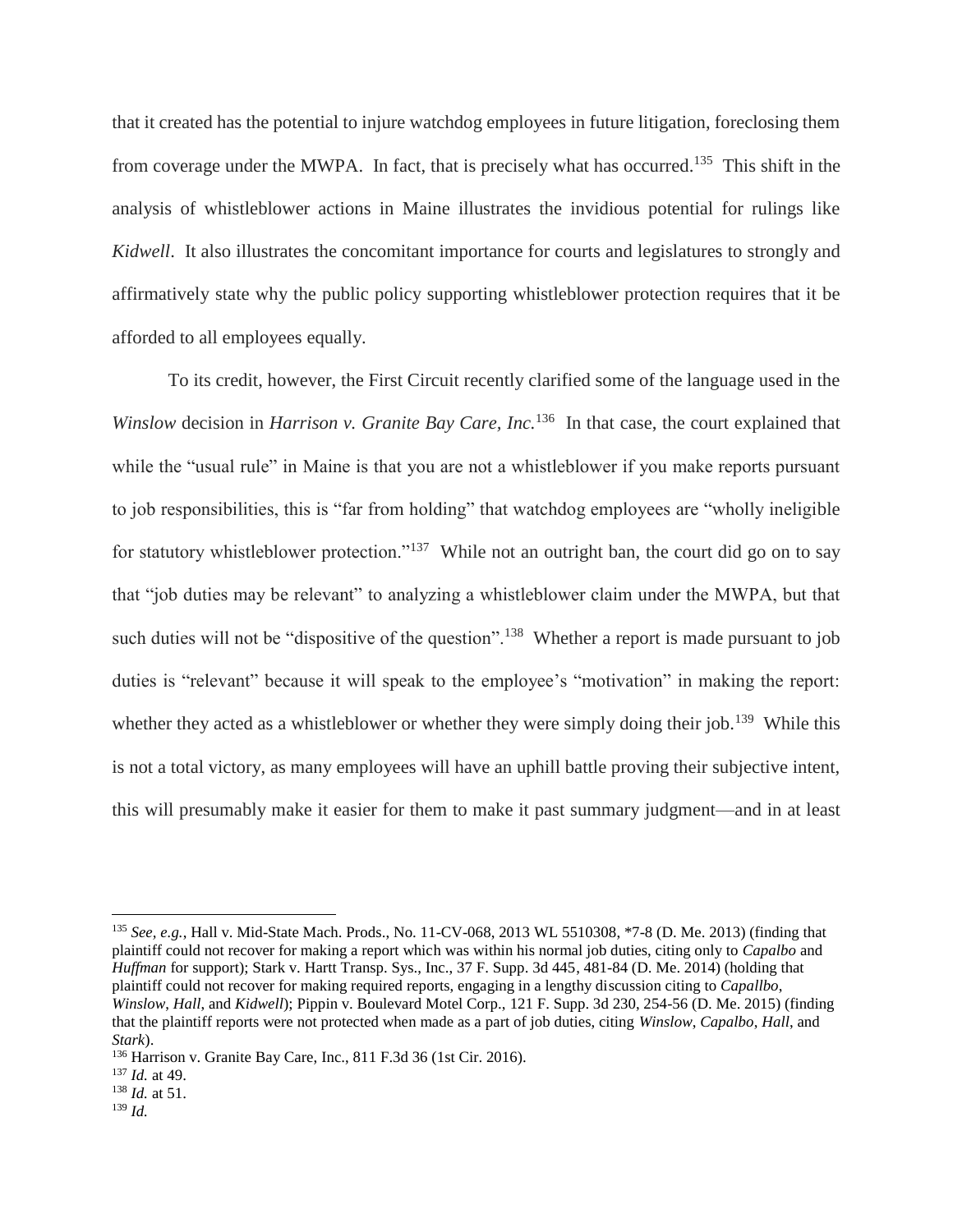one case already has.<sup>140</sup> This series of events, and the course that Maine's whistleblower law took between the *Winslow* and *Granite Bay* decisions, underscores the critical role that judicial clarity takes in shaping the law.

# IV. States That Extend Whistleblower Protection to Watchdog Employees

Whistleblower protection statutes vary greatly state to state, both in their language and in how they have been interpreted, but "the unmistakable trend has been the broadening of protections for employees who blow the whistle."<sup>141</sup> With this in mind, it comes as no surprise that the majority of states that have addressed the issue of a potential job duties exception to their whistleblower statutes have declined to adopt such a standard.<sup>142</sup> This is good news for employees, and should be troubling to those states that have ruled otherwise. Below is a brief summary of how some of these states have addressed this issue.

#### A. Michigan

As discussed above, protection under Michigan's whistleblower statute ("Michigan WPA") was not extended to Paul Wolcott because the court there determined that his reports were not made in "good faith."<sup>143</sup> This determination was not reached because Wolcott's reports were made pursuant to his job duties, but rather because his reports were made in *bad faith*. 144 Naturally a bad faith actor should not be granted whistleblower protection, which is why courts have restricted the reach of the Michigan WPA, despite any statutory language referring to

<sup>140</sup>*See* Coad v. Buckman Laboratories, Inc., Slip Copy, (D. Me. 2016) ("But the First Circuit has recently explained that *Winslow* did not establish a 'job duties exception' to the MWPA.") (citations omitted).

<sup>141</sup> Jason Zuckerman, *Recent Developments in Whistleblower Law From a Whistleblower Lawyer's Perspective*, SX001 ALI-CLE 851 (2015).

<sup>142</sup> *See infra* discussion below; Mosely v. Alpha Oil and Gas Services, Inc., 962 F. Supp. 2d 1090, 1098 (D. N.D. 2013) (discussing the *Kidwell* decision at length, and concluding that "the court believes it unlikely that the North Dakota Supreme Court would adopt even the more limited job-duties exception recognized by the *Kidwell* plurality").

<sup>143</sup> *See supra*, note 69-79 and accompanying text; Wolcott v. Champion Intern. Corp., 691 F. Supp. 1052 (W.D. Mi. 1987).

<sup>144</sup> *Id.*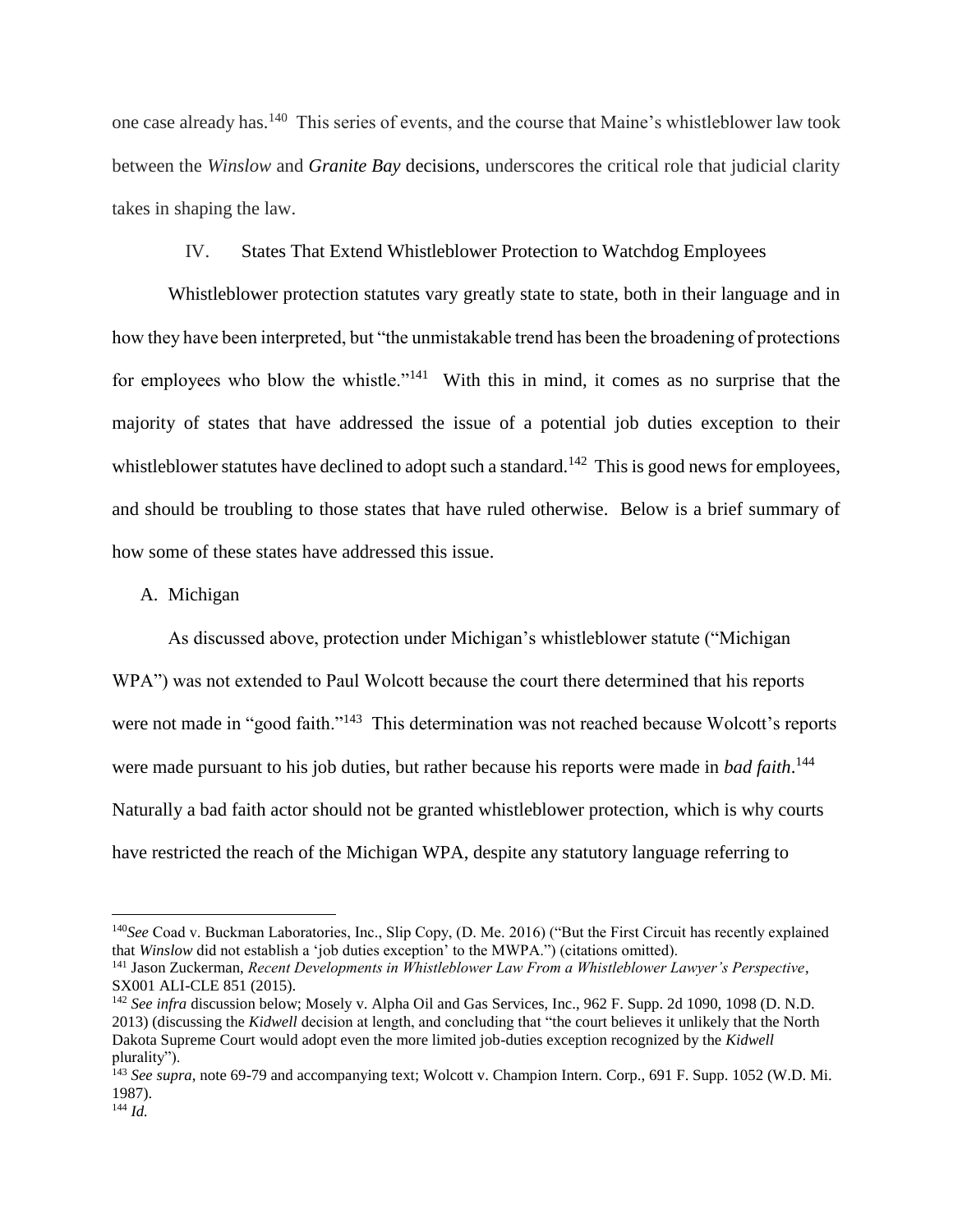reports made in good faith.<sup>145</sup> As discussed above, however, it is perfectly consistent to exclude employees acting in bad faith from whistleblower protection while at the same time including employees who blow the whistle pursuant to their job duties.<sup>146</sup>

In fact, this is precisely how the courts have interpreted the Michigan WPA. The Supreme Court of Michigan has clearly stated that the lack of any job duties exception or limitation within the language of the Michigan WPA "renders irrelevant whether the reporting is part of the employee's assigned or regular job duties."<sup>147</sup> Not only is there no job duties exception within the Michigan WPA, the reporter's motivation in making a report is also "not relevant to the issue [of] whether a [reporter] has engaged in protected activity."<sup>148</sup> Even without any explicit direction from the legislature, the courts in Michigan have afforded the Michigan WPA the broad application that it was intended to enjoy.

# B. California

California's general whistleblower statute is, likewise, applicable to all "employees," on its face.<sup>149</sup> Despite the lack of any supporting language in the California whistleblower protection statute (hereinafter "CWPA") however, courts began to graft a job duties exception onto it, first by analogy to other whistleblower statutes in the case of *Muniz v. UPS, Inc.*<sup>150</sup> Two years later, the *Muniz* decision was expanded upon by a California Court of Appeals in *Edgerly v. City of Oakland*, which held that performing one's job duties cannot be considered protected

<sup>145</sup> M.C.L.A. §15.362

<sup>146</sup> *See supra*, note 69-79 and accompanying text

<sup>147</sup> Brown v. Mayor of Detroit, 734 N.W.2d 514, 518 (Mich. 2007).

<sup>148</sup> Whitman v. City of Burton, 831 N.W.2d 223, 234 (Mich. 2013).

<sup>149</sup> CAL. LAB. CODE § 1102.5 (West 2016).

<sup>150</sup> *See* Muniz v. UPS, Inc., 731 F. Supp. 961, 971 (N.D. Cal. 2010) (describing as "futile" the plaintiff's request to amend her complaint to add an 1102.5 retaliation claim, and explaining that it would fail for the same reason her other retaliation claims failed: the "reporting" the plaintiff performed was "a part of her job duties").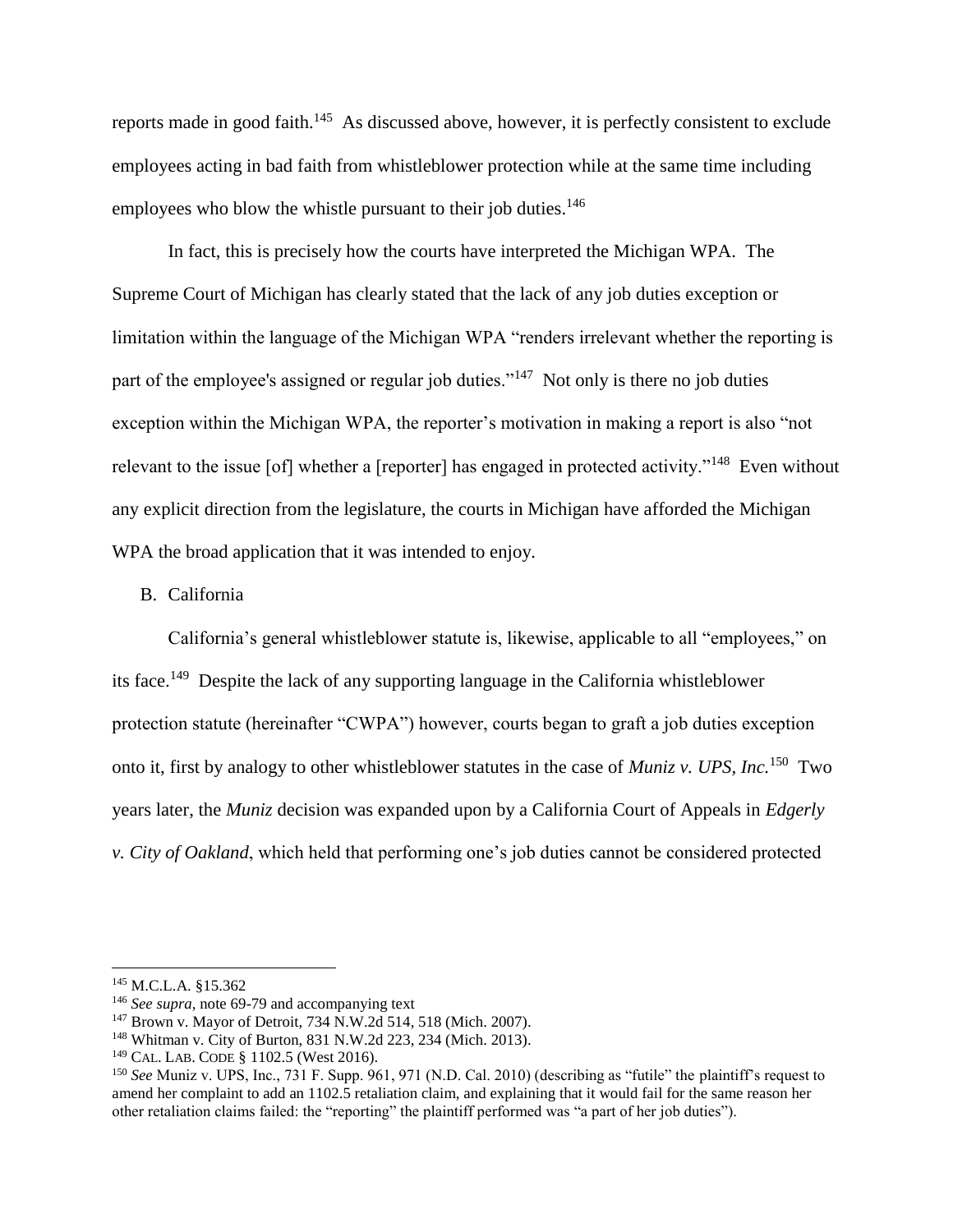activity under the CWPA.<sup>151</sup> In reaching this conclusion the court did not cite to the statute, or to any legislative history, to support its reasoning. Nonetheless, as the statute did not instruct otherwise, the court was within its authority to interpret it in this manner.

However, this state of affairs did not last long. During the 2013 session, the California legislature amended the CWPA to make clear that it was meant to apply to all employees, "regardless of whether disclosing the information is part of the employee's job duties."<sup>152</sup> With this change, California's legislators made a strong statement to the judiciary that whistleblower protection under the CWPA is intended for all employees. The message has been clearly received, with courts extending the reasoning to other whistleblower claims as well, such as wrongful discharge under the common law public policy tort.<sup>153</sup> This is a perfect illustration of the power of legislative clarity.

# C. West Virginia

The West Virginia whistleblower protection act ("WVWPA") instructs that, in order to be considered a whistleblower, an employee must make a report in "good faith."<sup>154</sup> Unsatisfied with this language, however, the West Virginia legislature went a step further and defined "good faith report" as one that the reporter believe is true and that "is made without malice or consideration of personal benefit."<sup>155</sup> By clarifying this potentially ambiguous language, the

<sup>154</sup> W. VA. CODE R. § 6C-1-3 (West 2016).

<sup>&</sup>lt;sup>151</sup> Edgerly v. City of Oakland, 211 Cal. App. 4th 1191, 1207 (Cal. Ct. App. 2012) (explaining that because the reports at issue were made pursuant to plaintiff's job duties, she "failed to raise a triable issue of material fact supporting her claim that she engaged in protected activity").

<sup>152</sup> CAL. LAB. CODE § 1102.5(b) (West 2016); 2013 Cal. Legis. Serv. Ch. 781 (S.B. 496) (West).

<sup>153</sup> *See* Lukov v. Schindler Elevator Corp., 594 Fed. Appx. 357, 358 (9th Cir. 2015) (reasoning that, because the court's and the legislature have made clear there is no job duty exception under the CWPA, they would likely apply this rule to any retaliation claim and would be "unlikely to adopt the federal rule").

<sup>155</sup> W. VA. CODE R. § 6C-1-2(d) (West 2016).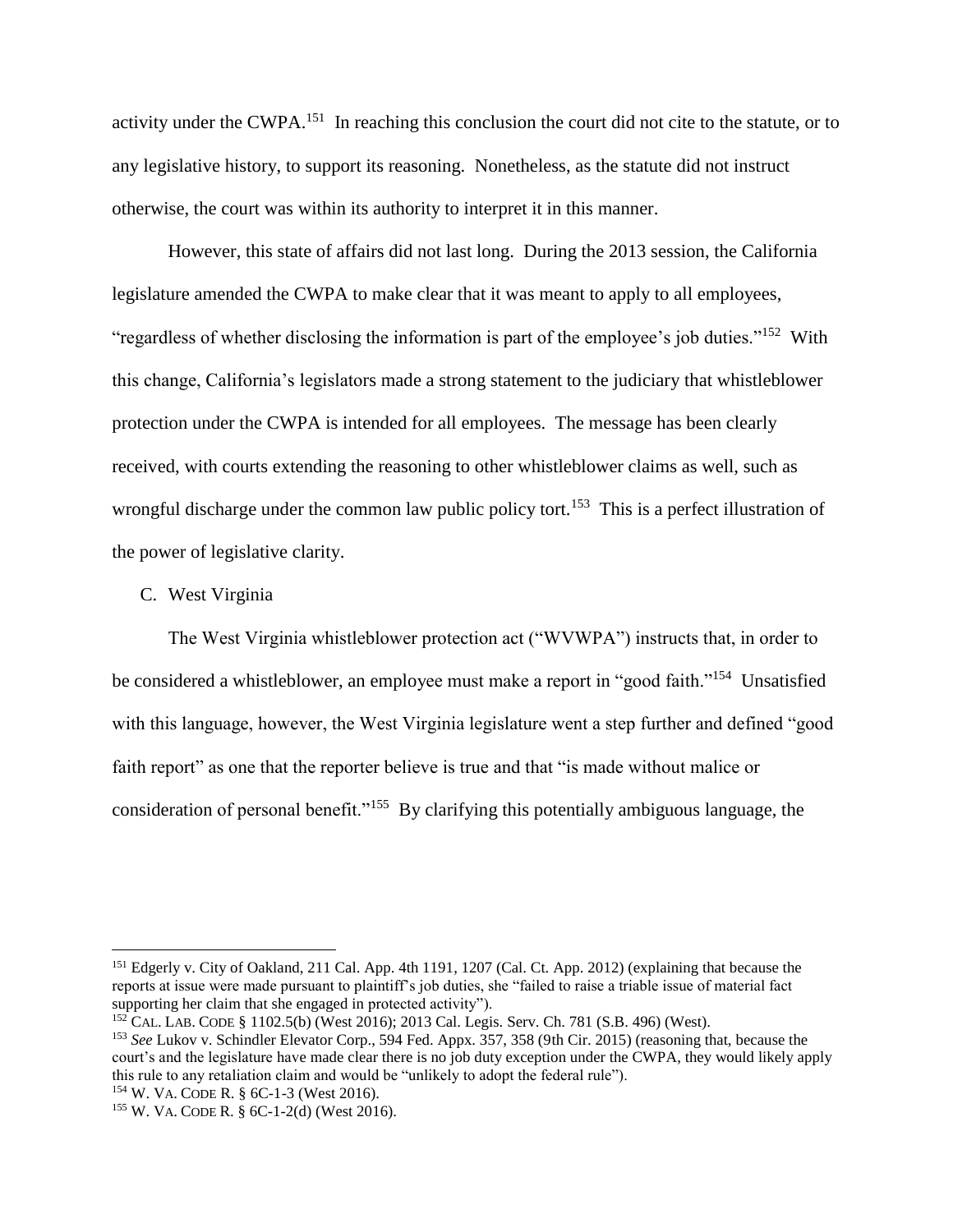West Virginia legislature ensured that no job duties exception would be attached to the statute where one was not intended.<sup>156</sup>

This was recently confirmed by the West Virginia Supreme Court of Appeals in the case of *Taylor v. West Virginia Dept. of Health and Human Resources*. 157 In that case, an employee was terminated after voicing her concerns over what she "believed to be errors or irregularities" in the process through which her employer was soliciting and procuring bids for an advertising campaign.<sup>158</sup> Reversing a lower court's order granting summary judgment on behalf of the defendant, the supreme court of appeals unequivocally announced that "our Whistle-blower Law contains no job duties exception."<sup>159</sup> However, the court went on to say that the definition of good faith makes it "implicit . . . that the *purpose* of a report . . . [is] germane to determining whether an employee has engaged" in protected activity.<sup>160</sup> This illustrates how dangerous "good faith" language can be in the whistleblower context: even where it is explicitly defined, it will always invite inquiry into an employee's subjective intent in making a report.

D. Texas

Under the Texas whistleblower protection act ("TWPA"), in order for a report to constitute protected activity, it must be made "in good faith."<sup>161</sup> The legislature did not define good faith within the text of the statute, instead relying on the courts to interpret it broadly, in accordance with the treatment given to remedial statutes.<sup>162</sup> Taking this approach, the Supreme

<sup>&</sup>lt;sup>156</sup> See, e.g. Harrison v. Granite Bay Care, Inc., 811 F.3d 36, n. 16 (1st Cir. 2016) ("We note that this "good faith" requirement (which appears throughout Section 1 of the Act) is the only conceivable textual hook for a possible "job duties exception.").

<sup>&</sup>lt;sup>157</sup> Taylor v. West Virginia Dept. of Health and Human Resources, slip opinion (W. Va. 2016).

<sup>158</sup> *Id.* at \*3.

<sup>159</sup> *Id.* at \*12.

<sup>160</sup> *Id.*

<sup>161</sup> TEX. GOV'T CODE ANN. § 554.002 (West 2016).

<sup>162</sup> *See* Levya v. Crystal City, 357 S.W.3d 93, 99 (Tex. App. 2011) (explaining that "the purpose of the Act is remedial and it should be liberally construed").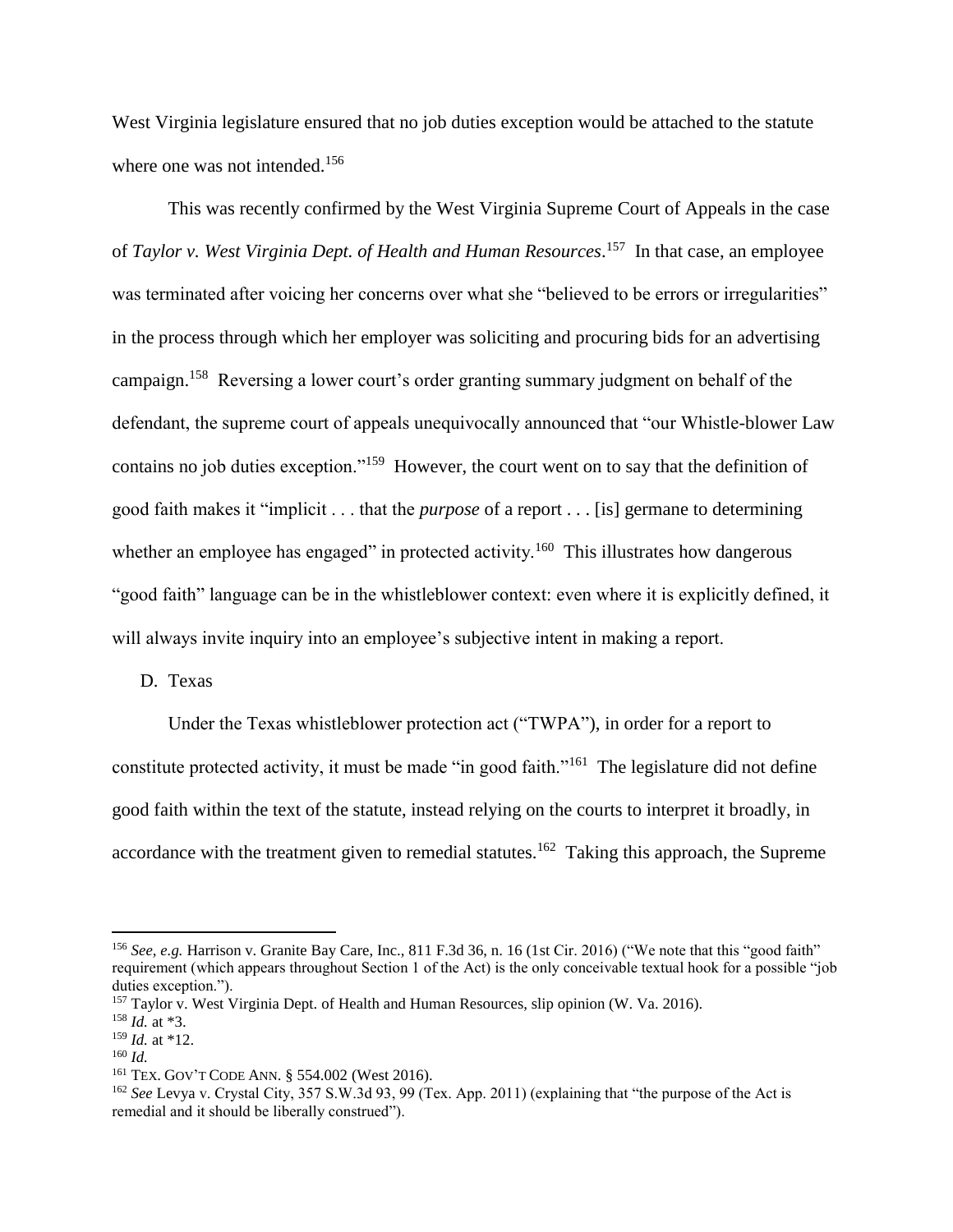Court of Texas defined good faith expansively in *Wichita County, Tex. v. Hart*. 163 The court explained that the good faith requirement contains both a subjective and an objective component.<sup>164</sup> Therefore, in order to perform a protected activity, an employee has to make a report with the subjective belief that "the conduct reported was a violation of law," and that belief needs to be objectively "reasonable" in light of the circumstances.<sup>165</sup> Without any explicit direction from the legislature, the courts in Texas interpreted the "good faith" language to be synonymous, essentially, with the "reasonable belief" language from CEPA.<sup>166</sup>

With this in mind, it is little surprise that there is no job duty exception under the TWPA. This was addressed in *Rogers v. City of Fort Worth*, in which a Texas court of appeals held that the fact that an employee "made [a] report primarily in his role as an employee" did not mean that the report could not constitute protected activity.<sup>167</sup> The court went on to discuss the *Huffman* decision (which found that the Federal WPA *did* contain a job duties exception) and declined to apply it, stating that "[t]his case is not governed by the WPA" and that the TWPA was intended to protect "employees who report a violation of law."<sup>168</sup> This is a great example of a state whistleblower statute having the effect it was designed to have: protecting employees from retaliation for their protected activities, regardless of who the employee is.<sup>169</sup>

V. Congress Overrules the Federal Precedents

Validating the approach taken by the New Jersey court, and striking a serious blow at the foundation of *Kidwell* and its progeny, Congress passed the Whistleblower Protection

<sup>163</sup> Wichita County, Tex. v. Hart, 917 S.W.2d 779 (Tex. 1996).

<sup>164</sup> *Id.* at 785.

<sup>165</sup> Texas Dept. of Criminal Justice v. McElyea, 239 S.W.2d 842, 850 (Tex. App. 2007).

<sup>166</sup> *See* N.J. STAT. ANN. § 34:19 (West 2016).

<sup>167</sup> Rogers v. City of Fort Worth, 89 S.W.3d 265, 276 (Tex. App. 2002).

<sup>168</sup> *Id.*; *see also supra* note 96 and accompanying text, and *infra* note 179 and accompanying text.

<sup>169</sup> *See, e.g.* City of Weatherford v. Catron, 83 S.W.3d 261, 270 (Tex. App. 2002) (describing as meritless the employer's argument that Catron's reports could not constitute protected activity because he was "simply doing his job").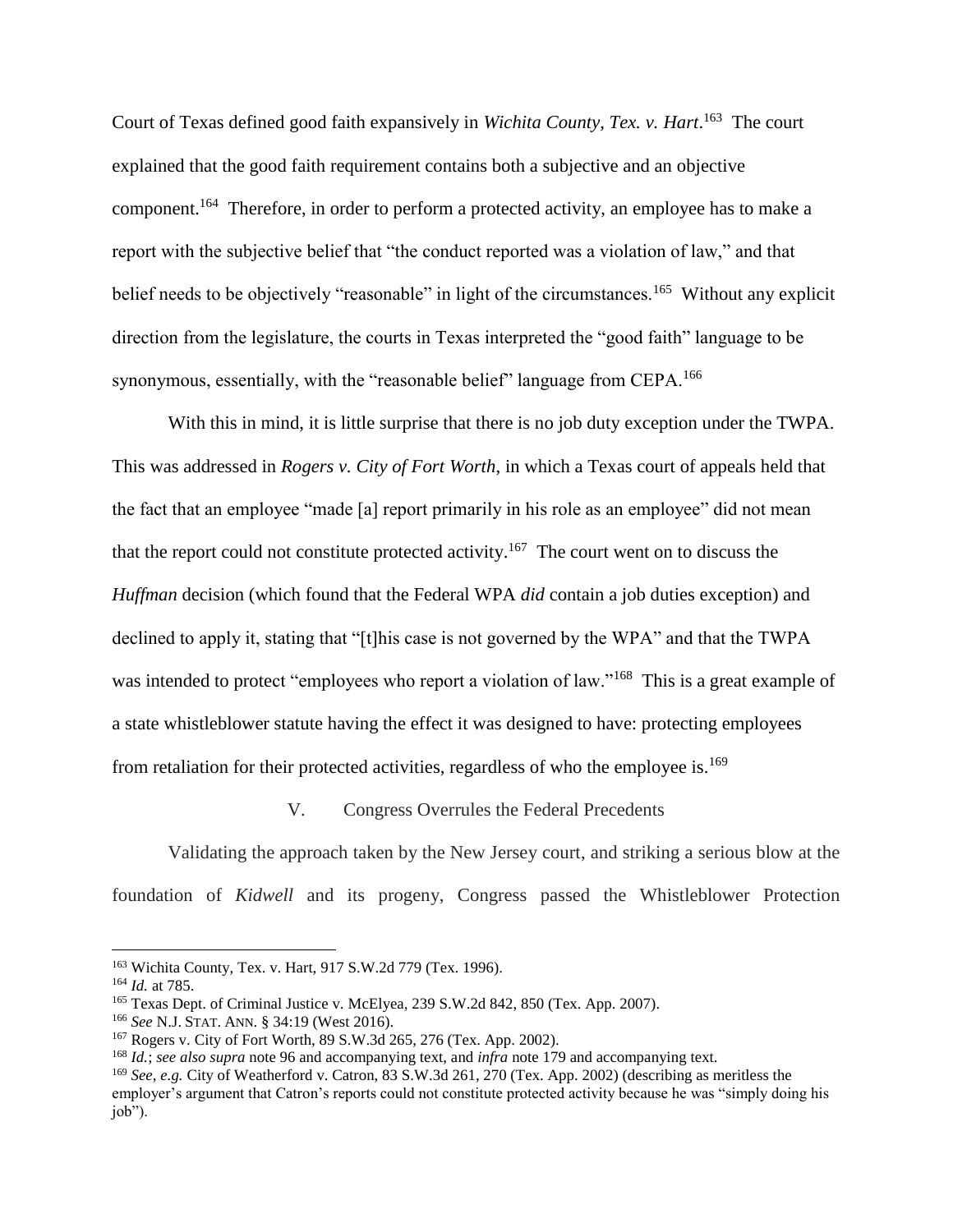Enhancement Act ("WPEA") in  $2012$ <sup>170</sup> Intended to strengthen and extend whistleblower protections, one of the most significant amendments dealt directly with the question of a job duties exception, limited or otherwise.<sup>171</sup> The amendment provided:

> [I]f a disclosure is made during the normal course of duties of an employee, the disclosure shall not be excluded from subsection (b)(8) if any employee who has authority to take, direct others to take, recommend, or approve any personnel action with respect to the employee making the disclosure, took, failed to take, or threatened to take or fail to take a personnel action with respect to that employee in reprisal for the disclosure.<sup>172</sup>

Congress clearly disapproved of this job duties carve out and, accordingly, created positive legislation to ensure that it would no longer have any effect.<sup>173</sup>

This was made abundantly clear in the case of *Day v. Department of Homeland Security.*<sup>174</sup> In that case, the Merit Systems Protection Board ("MSPB") was confronted with the question of whether or not the WPEA could be applied retroactively to cases which were pending prior to the legislation's effective date.<sup>175</sup> The board found that, while Congress had not specifically attached retroactive effect, giving it such effect was warranted because the WPEA's definition of what constituted a disclosure did not represent a substantive change of law and rather was merely a clarification.<sup>176</sup> The board noted that where the WPA had been ambiguous and left the question of job duty disclosures open, "[t]he WPEA plainly resolves this ambiguity and explicitly provides that these types of disclosures are covered under the WPA."<sup>177</sup> Thus, rather than serving as a

<sup>170</sup> Whistleblower Protection Enhancement Act of 2012, Pub. L. No. 112–199, 126 Stat. 1465–76 (codified as amended in scattered sections of 5 U.S.C.).

<sup>171</sup> 5 U.S.C.A. § 2302(f)(2) (West 2014).

<sup>172</sup> *Id.*

<sup>173</sup> *See* Jessica Wang, *Protecting Government Attorney Whistleblowers: Why We Need an Exception to Government Attorney-Client Privilege*, 26 GEO. J. LEGAL ETHICS 1063, 1077–78 (Fall 2013) (describing the WPEA as "closing the loophole . . . which excepted disclosures made during the normal course of duties").

<sup>174</sup> Day v. Dep't of Homeland Sec., 119 M.S.P.R. 589 (M.S.P.B. 2013).

<sup>175</sup> *Id.* at 592.

<sup>176</sup> *Id.* at 598.

<sup>177</sup> *Id.* at 599.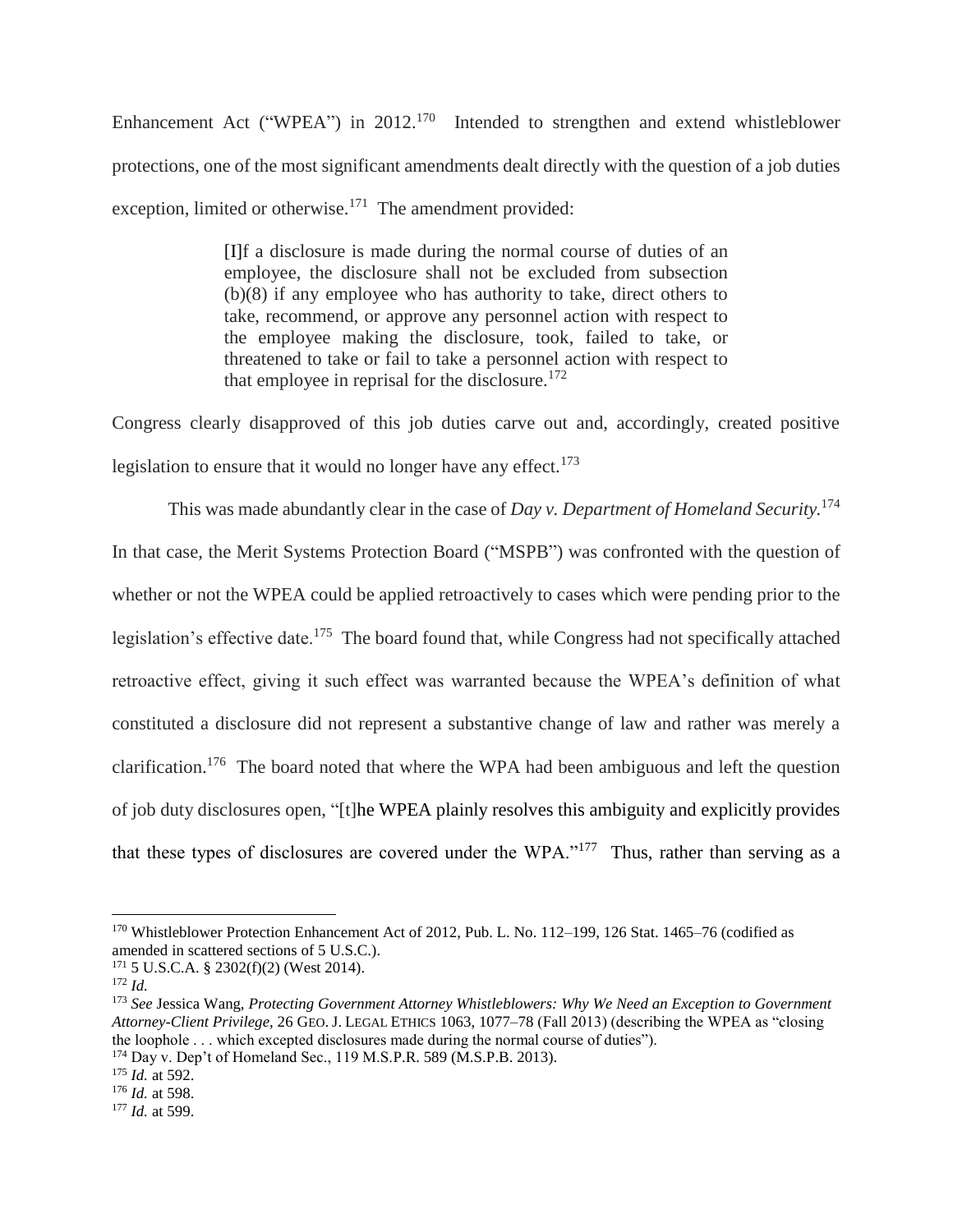change in law subsequent to *Huffman*, the WPEA clarified the law and stated that *Huffman* and its progeny had misinterpreted and misapplied the WPA. Accordingly, *Huffman* has been superseded by statute.<sup>178</sup>

This deals a serious blow to *Kidwell*, as well as to the evolving case law in Maine. To the extent that the courts' decisions rested on *Huffman*'s interpretation of the WPA, that support has vanished. This leaves the Minnesota precedent on exceedingly shaky footing. *Obst* now represents the only "good law" that supports *Kidwell*, and as noted above, *Obst* itself is only supported by a strained reading of *Wolcott*. 179 Maine is left in an even more unsure state, as the only remaining support for its decisions is *Kidwell*.<sup>180</sup> Perhaps more significantly then the disappearance of this support is what this change represents. The WPEA is positive proof that the legislative intent behind the WPA was to protect employees making reports as a part of their job duties. Of course, this makes perfect sense when one considers the broad remedial purposes that whistleblower protection are *supposed* to provide.

Despite this shift in the federal landscape, *Kidwell* and its progeny remains good law in Minnesota and in Maine. This is clearly an issue for watchdog employees in those states who are left without the protection that whistleblower statutes are designed to provide. They have a duty to report but, if their employer does not appreciate the contribution, they can feel free to retaliate without fear of retribution or reprisal.<sup>181</sup> This paradigm exists to the detriment to communities and the public at large, where employer wrongdoing will be less frequently checked and their activities will be allowed to continue.<sup>182</sup> Additionally, as one commentator pointed out, allowing a job duties

<sup>178</sup> *See* Dan Meyer & David Berenbaum, *The Wasp's Nest: The Intelligence Community Whistleblowing & Source Protection*, 8 J. NAT'L SEC. L. & POL'Y 33 fn 110 (2015).

<sup>179</sup> *See* discussion *supra* Parts III.A.1–2.

<sup>180</sup> *See* discussion *supra* Part III.B

<sup>181</sup> *See* Modesitt, *supra* note 51, at 161 ("The job duties exclusion places employees into a bind, where they owe an obligation to report but are not protected when they do so.").

<sup>182</sup> *Id.* at 156.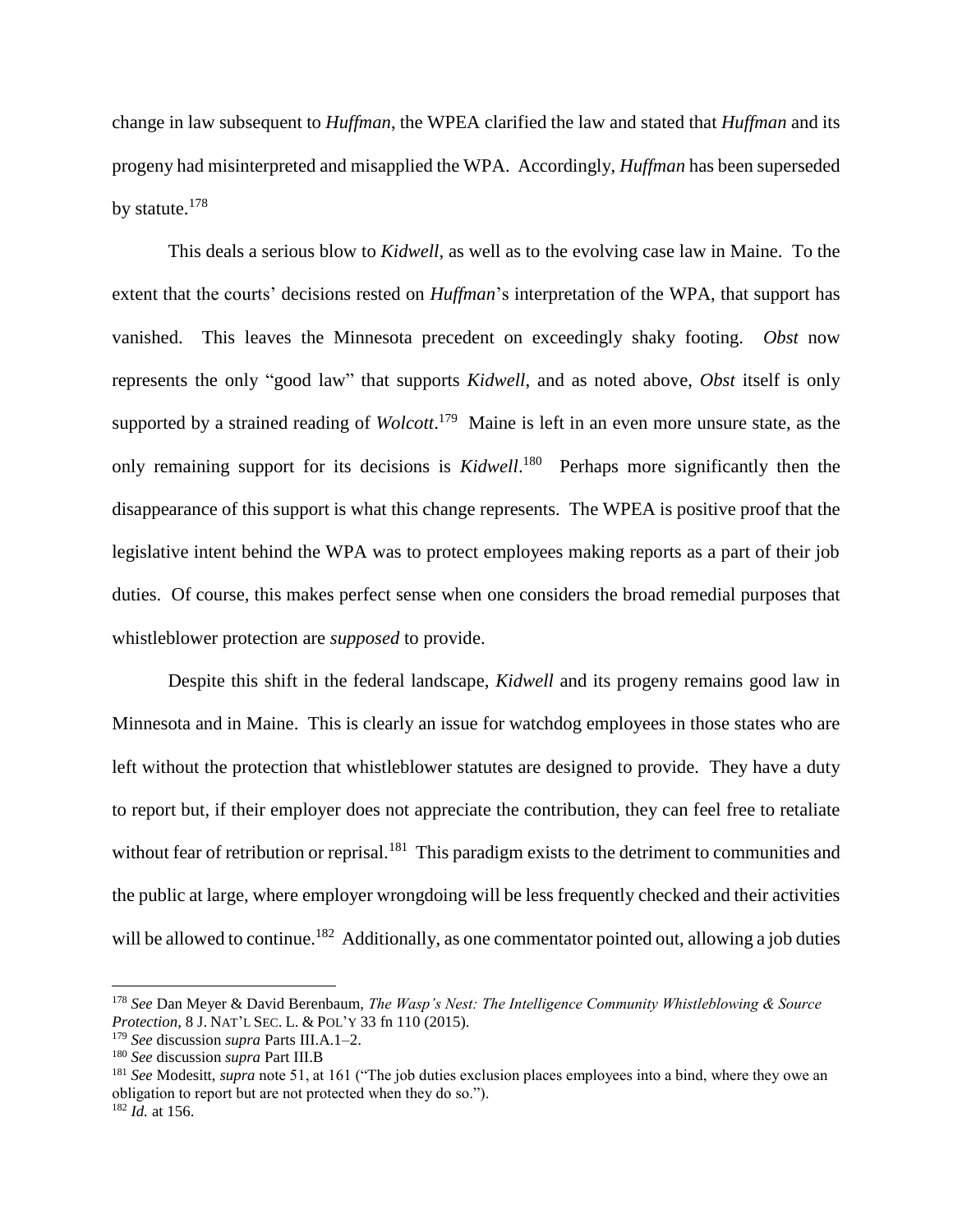exception to whistleblower protection "creates potential for employer abuse . . . [s]pecifically, by drafting employees' job descriptions to include a duty to report unlawful conduct," thereby making it more difficult for that employee to contest retaliation based on such reports.<sup>183</sup>

This is also problematic for watchdog employees in other states that have yet to decide this issue. If and when such states do confront the issue, they will look to how other states have ruled for guidance. This was illustrated by the way Maine addressed watchdog employees, citing Minnesota case law as a primary justification for its rulings.<sup>184</sup> This will be especially true in states whose whistleblower statutes are worded similarly to the MWA and the MWPA and include "good faith" language. These decisions, and the path that these states have taken, threaten to inspire courts in other states to create a similar rule and graft onto their state statutes a job duty exclusion as well.<sup>185</sup> This is partly why it is so important for courts, like the New Jersey Supreme Court in *Lippman*, to articulate not only why watchdog employees are covered under the plain language of whistleblower statutes, but also why affording whistleblower protection to watchdog employees comports with the purpose of such statutes in the first place. By making bold, decisive statements of this kind, courts can provide other states with compelling justifications for rejecting job duty exclusions, despite interpreting statutes with slightly different language and articulation.

VI. Garcetti, the Job Duties Exception, and the Attorney Whistleblower

A job-duties exception exists in another closely related context, established in the case Garcetti v. Ceballos.<sup>186</sup> In that case, the respondent was a deputy district attorney in Los Angeles County who discovered some issues with an affidavit, which had been critical in obtaining a search

<sup>183</sup> *Id.* at 161.

<sup>184</sup> *See* discussion *supra* Part III.B.

<sup>&</sup>lt;sup>185</sup> See generally Modesitt, *supra* note 51, at 177 (arguing that finding a job duty exception "without statutory" authority for such a broad exclusion represents judicial activism").

<sup>186</sup> Garcetti v. Ceballos, 547 U.S. 410 (2006).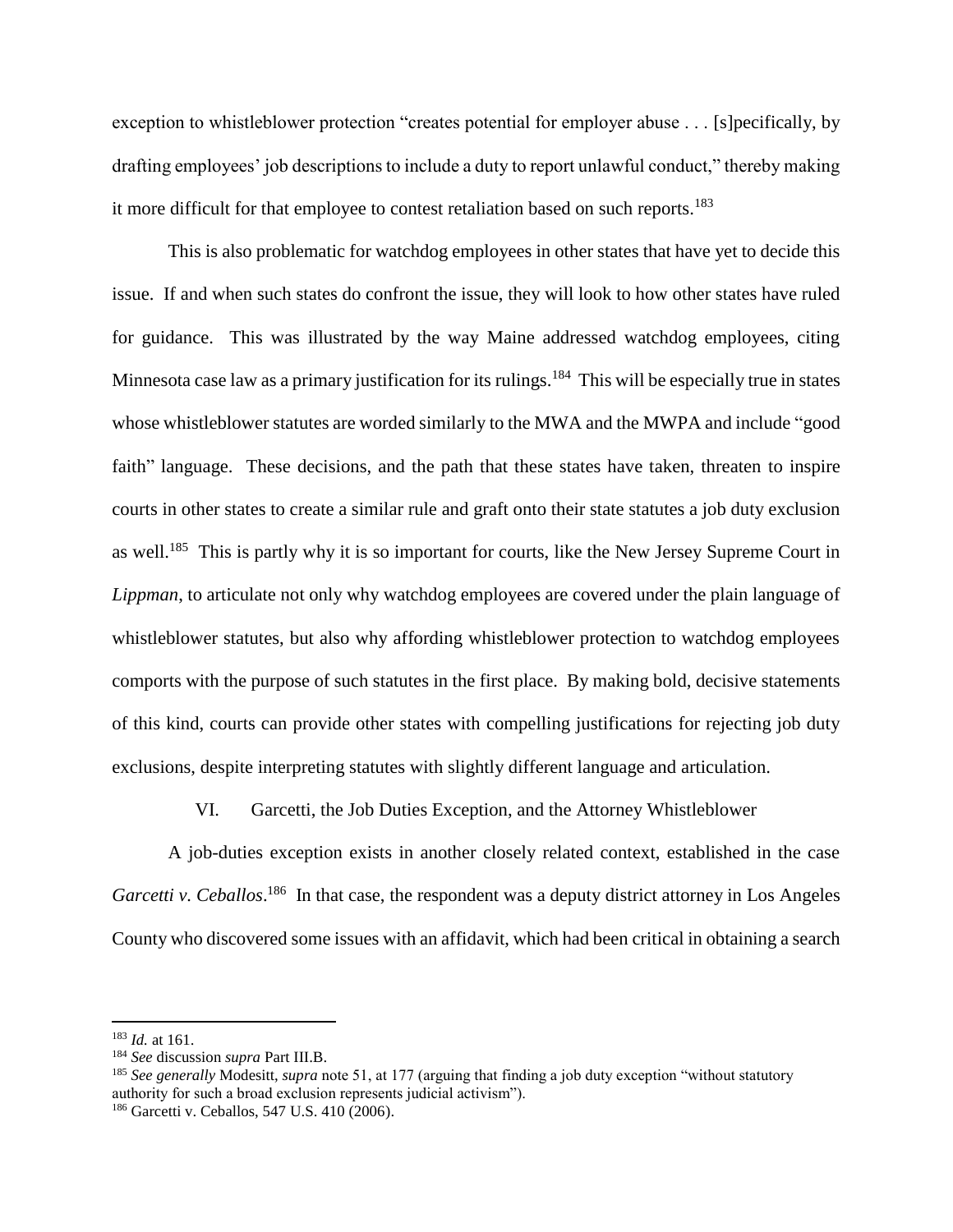warrant in a pending case.<sup>187</sup> Ceballos took great pains to bring this situation to the attention of his superiors and to have the case dismissed but, ultimately, the office proceeded with the prosecution.<sup>188</sup> Subsequently, Ceballos suffered a number of negative employment actions, including a demotion and a transfer.<sup>189</sup> Ceballos sued in district court claiming a violation of his free speech rights under the First Amendment, based on the precedent established by *Connick v. Myers*.<sup>190</sup> While Ceballos was successful on appeal to the Ninth Circuit, he ultimately lost when the Supreme Court held that speech made pursuant to an employee's normal job duties cannot be protected by the First Amendment.<sup>191</sup> The Court explained that such speech merely constituted 'employee speech,' not rising to the level of 'citizen speech.'<sup>192</sup>

A considerable amount of literature has been published discussing the holding in *Garcetti* and the potential for it to broadly impact government employees' workplace protections, including claims made under whistleblower protection statutes.<sup>193</sup> These concerns are misplaced for a couple of reasons. First, whistleblower statutes were created with employee protection in mind, and serve as a response to "the vulnerability of the at-will employee."<sup>194</sup> Therefore, it makes sense for whistleblower statutes to be applied broadly to all, without certain types of employees excluded. The First Amendment, on the other hand, was not created in order to protect employees from their

<sup>&</sup>lt;sup>187</sup> *Id.* at 414 (disagreeing with the affidavit's characterization of a road as a 'long driveway' and asserting that the particular road would not have allowed a car to leave tire tracks).

 $188$  *Id.* at 415.

<sup>189</sup> *Id.*

<sup>190</sup> *Id.*; Connick v. Myers, 461 U.S. 138 (1983) (establishing a balancing test whereby citizen speech on a matter of public concern is protected by the First Amendment, as long as the employee's legitimate interest in making the speech is not outweighed by the employer's legitimate interest in governmental efficiency).  $191$  Garcetti, 547 U.S. at 421.

<sup>192</sup> *Id.*

<sup>193</sup> *See e.g.*, Modesitt, *supra* note 51; Paul M. Secunda, Garcetti*'s Impact on the First Amendment Speech Rights of Federal Employees*, 7 FIRST AMEND. L. REV. 117 (2008); Ruben J. Garcia, *Against Legislation:* Garcetti v. Ceballos *and the Paradox of Statutory Protections for Public Employees*, 7 FIRST AMEND. L. REV. 22 (2008); Christie S. Totten, *Quieting Disruption: The Mistake of Curtailing Public Employees' Free Speech Under Garcetti v. Ceballos,* 12 LEWIS & CLARK L. REV. 233 (2008).

<sup>194</sup> *See* Johnathan W.J. Armour, *Who's Afraid of the Big Bad Whistle?: Minnesota's Recent Trend Toward Limiting Employer Liability Under the Whistleblower Statute*, 19 HAMLINE L. REV. 107, 114 (1995).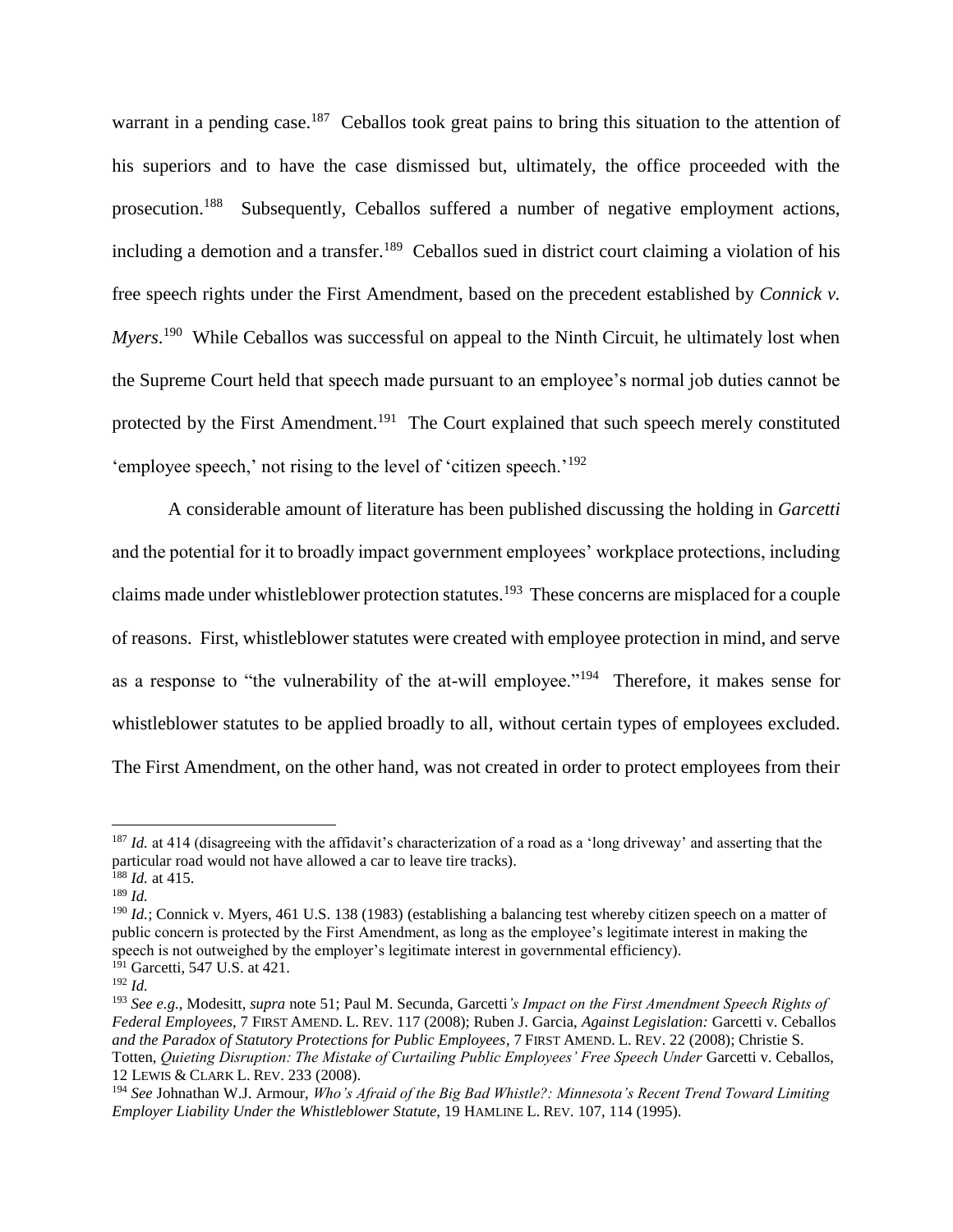government employers, but rather to protect all citizens from the government.<sup>195</sup> The vastly different aims of these two sources of employee protection explains why they would not offer employees the same level of protection.

Secondly, the *Garcetti* opinion itself essentially disclaimed the application of a job-duties exception to whistleblower statutes when it referred to such laws as one of the alternative means by which an employee such as Ceballos could find protection.<sup>196</sup> While the dissent noted that this was unavailing for federal employees due to the *Huffman* decision, as noted above, Congress has since amended the WPA in order to provide the protection the majority referred to.<sup>197</sup> Congress ensured that federal whistleblowing employees were protected, and the Court ensured that Constitutional claims made by such employees would be limited, thereby ensuring that the proper mechanism would be applied to such claims. The majority wanted employees such as Ceballos to have recourse, they just believed that overly constitutionalizing the federal workplace was not the proper means to provide it.

This case, as well as the *Kidwell* case discussed above, dealt with attorney whistleblowers, which raises a challenging question for whistleblower protection statutes: should certain professions be treated differently due to concerns unique to their position?<sup>198</sup> The attorney whistleblower presents two separate issues: (1) the conflict between disclosing violations of the

<sup>195</sup> 16A AM. JUR. 2d *Constitutional Law* § 404, 415 (2016) (explaining that the Bill of Rights was "intended to protect citizens from governmental transgressions of certain fundamental rights.").

 $196$  Garcetti, 547 U.S. at 425 (assuring that government employees would still be protected by the "powerful network" of legislative enactments" including whistleblower protection laws.)

<sup>197</sup> Garcetti, 547 U.S. at 440 (Souter, J. dissenting); *see* discussion supra

<sup>198</sup> *See, e.g.* Orly Lobel, *Lawyering Loyalties: Speech Rights and Duties Within Twenty-First-Century New Governance*, 77 FORDHAM L. REV. 1245 (2009); Kim T. Vu, *Conscripting Attorneys to Battle Corporate Fraud Without Shields or Armor? Reconsidering Retaliatory Discharge in Light of Sarbanes-Oxley*, 105 MICH. L. REV. 209 (2009); Peter D. Banick, *The "In-House" Whistelblower: Walking the Line Between "Good Cop, Bad Cop"*, 37 WM. MITCHELL L. REV. 1868 (2011); Naseem Faqihi, *Choosing Which Rule to Break First: An In-House Attorney Whistleblower's Choices After Discovering A Possible Federal Securities Law Violation*, 82 FORDHAM L. REV. 3341 (2014).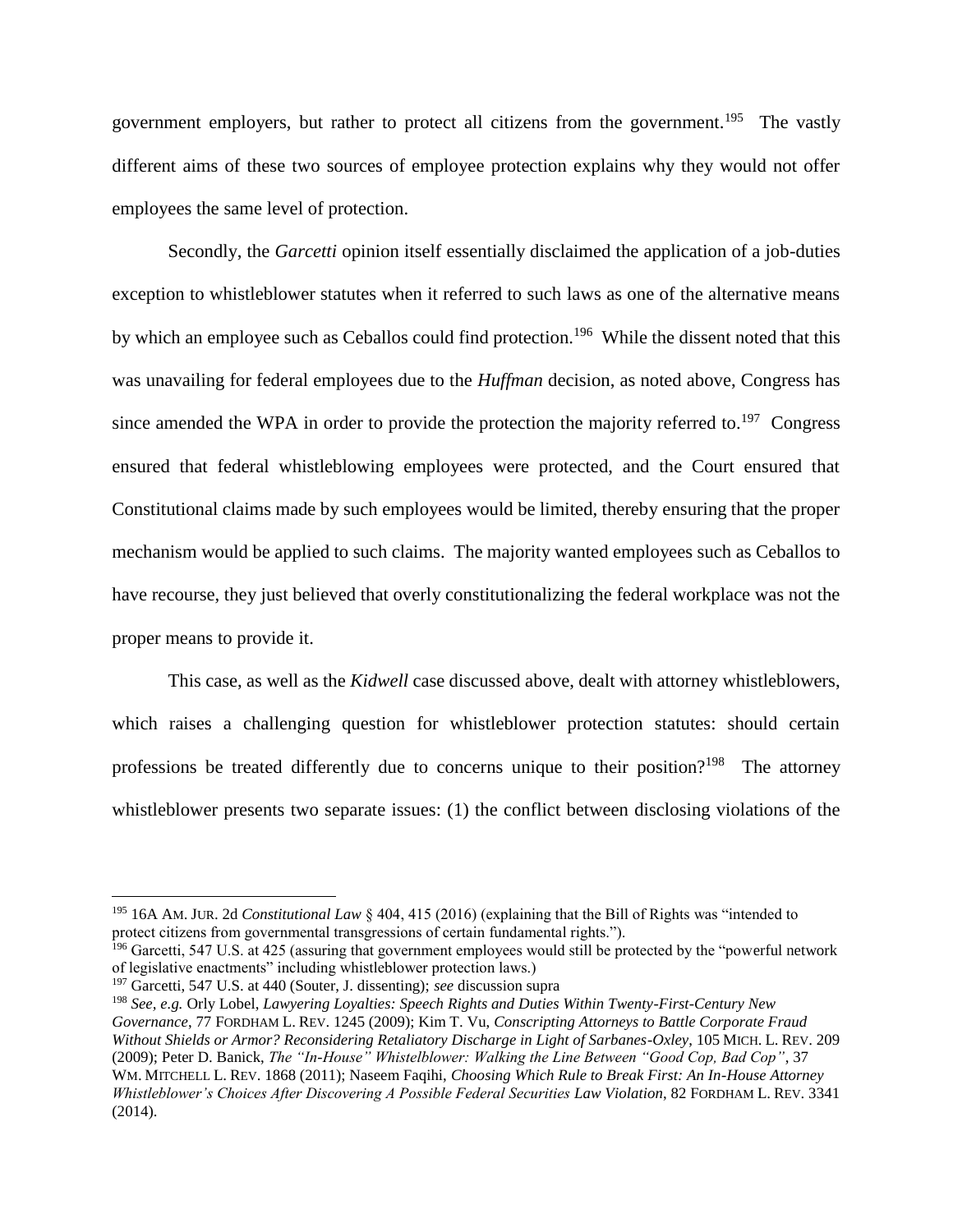law or public policy and the duty of client confidentiality; and (2) the conflict between protecting an attorney from retaliatory discharge and the right for a person or corporation to discharge their attorney.<sup>199</sup> Similar confidentiality concerns present themselves in the medical field as well. While these issues complicate the decision to blow the whistle for some employees, there is no reason to entirely exclude those employees from whistleblower protection. The public benefits from having well placed employees blow the whistle, and this is no different where attorneys are concerned.<sup>200</sup>

# VII. Conclusion

Whistleblower protection statutes are designed to protect the public by incentivizing employees to speak up when they see their employers acting contrary to either the law or to the general public interest. Employees, after all, are in many cases the best-situated individuals to see these actions and remedy them.<sup>201</sup> In *Lippman*, the New Jersey Supreme Court recognized and affirmed the principle that whistleblower statutes should be read broadly and inclusively, and should apply to all employees, with no restriction. Doing this will ensure that the purpose of whistleblower protection will be best served. Unfortunately for some watchdog employees, not all courts have ruled in this way and some states, like Maine and Minnesota, have seen an exclusion carved out of their whistleblower statues for such employees.

Going forward, state legislatures should amend their whistleblower statutes to positively confirm that they are meant to apply to all employees, watchdog or otherwise. This will foreclose courts from creating exclusions like the ones currently in place in Minnesota and Maine. Courts in those states should overrule the harmful precedents that have been created and, in doing so,

<sup>199</sup> *See* Lobel, *supra* note 198 at 1245.

<sup>200</sup> *See*,

<sup>201</sup> *See* Modesitt, *supra* note 51, at 156.